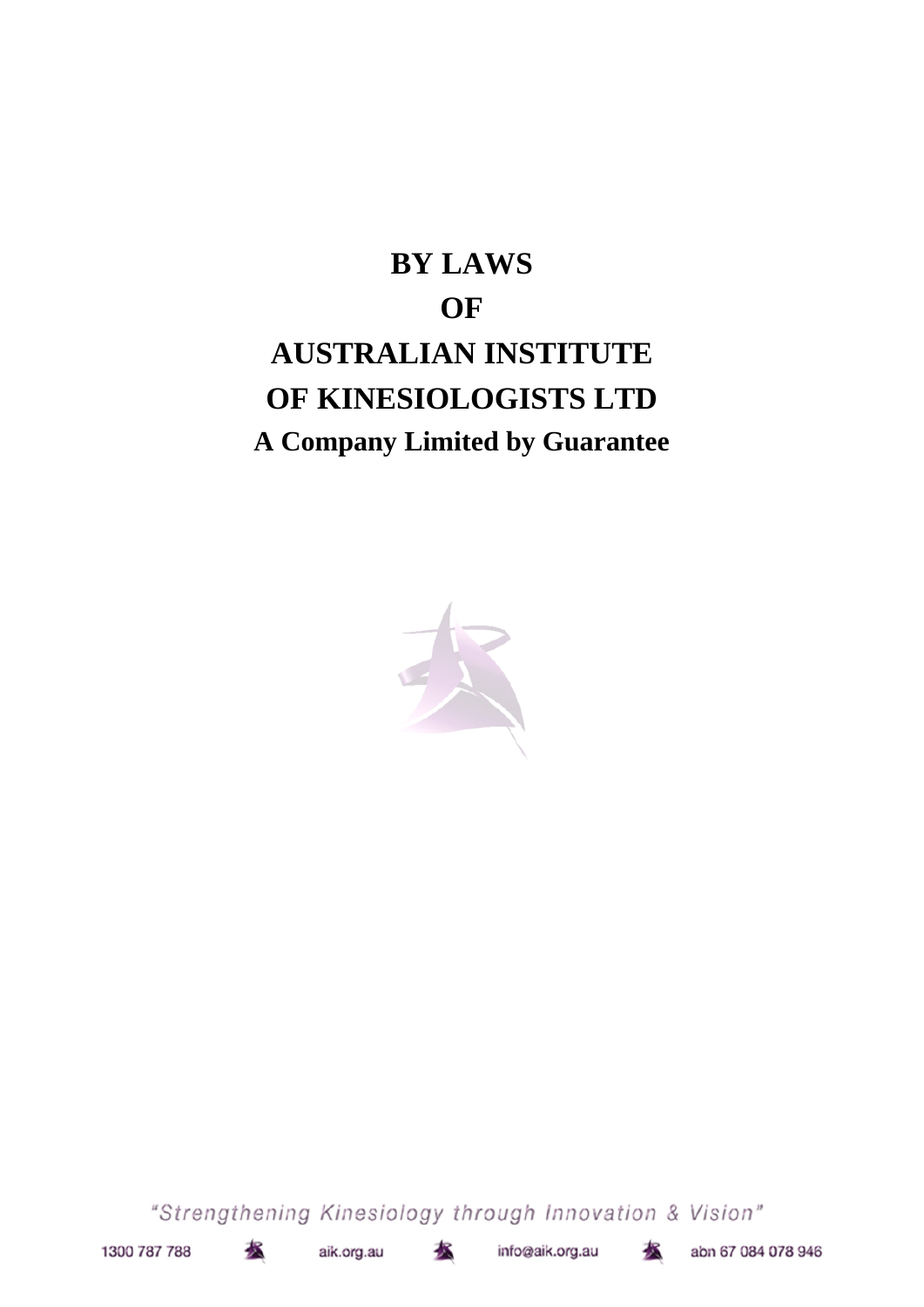*The By Laws herein stated are intended as an adjunct to the Constitution of The Australian Institute of Kinesiologists Ltd, and, hereafter called "The AIK Ltd".*

*These By Laws have been written by the Founding Directors and Founding National Executive Members of the above incorporated AIK Ltd. Recent amendments have been made by more recent National Executive resolutions as the changes to Government regulations have occurred since the incorporation of The AIK Ltd 26th August 1998. This has been done to safeguard the current requirements and interests of The AIK Ltd for a more efficient and fair operation of the infrastructure of the organisation and its Members.*

*These By Laws may be updated and changed by the result of democratic referendum voting by all Qualified Members, from time to time as the National Executive sees fit. However, where the National Executive deems it necessary for the purpose of safeguarding The AIK Ltd, its Members* and their interests, in such instance decisions made by a majority vote by The National Executive will *enable these By Laws to be updated and changed from time to time.*

"Strengthening Kinesiology through Innovation & Vision"

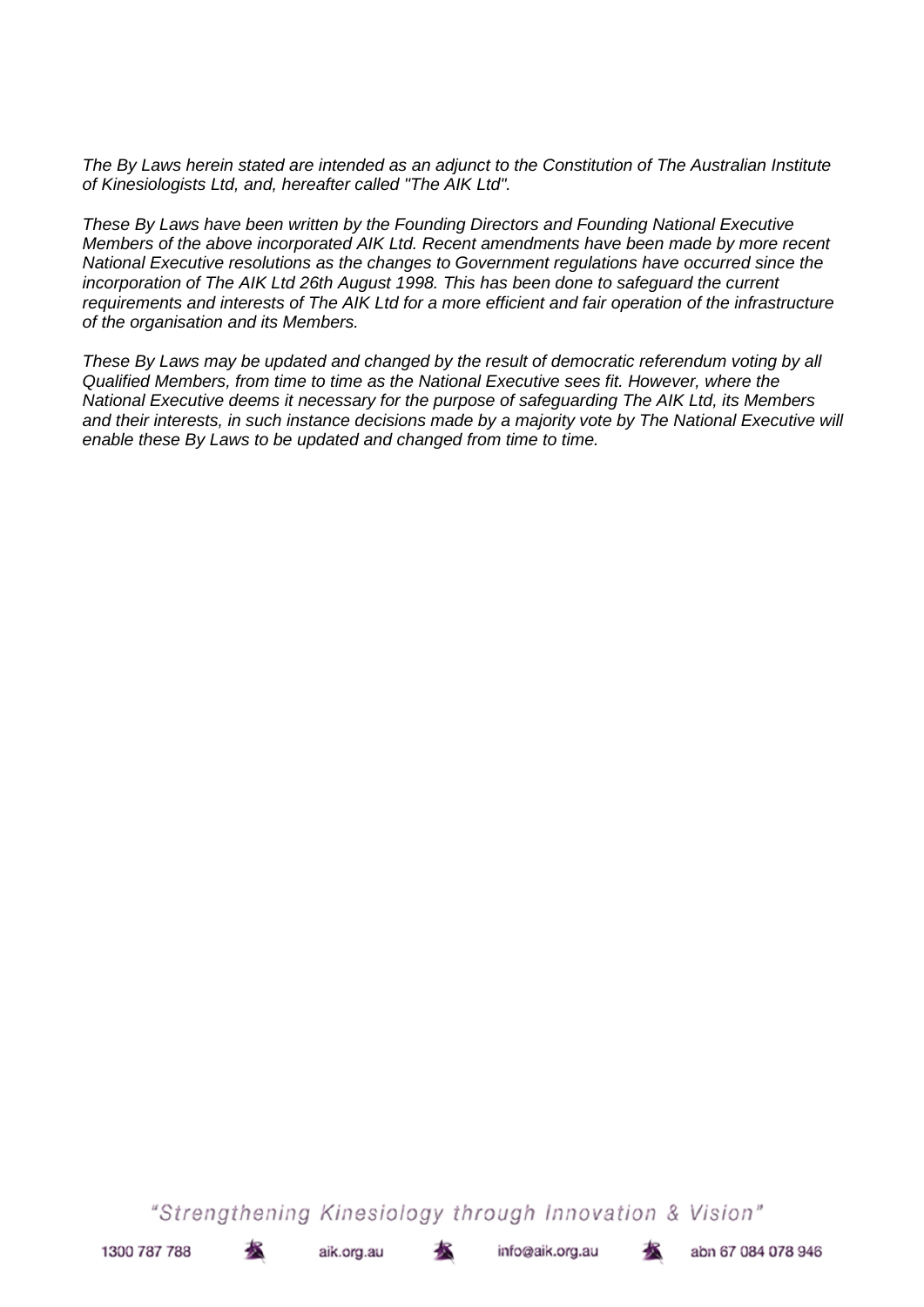# **CONTENTS**

|              | $\mathsf{A}$   |                                                                         |  |  |
|--------------|----------------|-------------------------------------------------------------------------|--|--|
|              | A <sub>1</sub> |                                                                         |  |  |
|              | A2             | MENTORING / PEER MENTORING MEMBERSHIP REQUIREMENTS  8                   |  |  |
|              | A <sub>3</sub> |                                                                         |  |  |
|              | A <sub>4</sub> |                                                                         |  |  |
|              | A <sub>5</sub> |                                                                         |  |  |
|              |                |                                                                         |  |  |
|              | <b>B1</b>      |                                                                         |  |  |
|              | B <sub>2</sub> |                                                                         |  |  |
|              | B <sub>3</sub> |                                                                         |  |  |
|              | <b>B4</b>      |                                                                         |  |  |
|              | B <sub>5</sub> |                                                                         |  |  |
|              | <b>B6</b>      |                                                                         |  |  |
| $\mathbf{C}$ |                |                                                                         |  |  |
| D            |                |                                                                         |  |  |
|              | D <sub>1</sub> |                                                                         |  |  |
|              | D <sub>2</sub> | ESTABLISHMENT OF COURSE ACCREDITATION BOARD (AIKCAB) BY THE             |  |  |
|              | D <sub>3</sub> | <b>GUIDELINES FOR COURSE ACCREDITATION BOARD INTERIM GUIDELINES FOR</b> |  |  |
|              | D <sub>4</sub> | ESTABLISHMENT OF AIK LTD INVESTIGATION SUB COMMITTEE (ISC)  20          |  |  |
|              | D <sub>5</sub> |                                                                         |  |  |
|              |                |                                                                         |  |  |
|              | E1             |                                                                         |  |  |
|              | E2             |                                                                         |  |  |
|              | E <sub>3</sub> |                                                                         |  |  |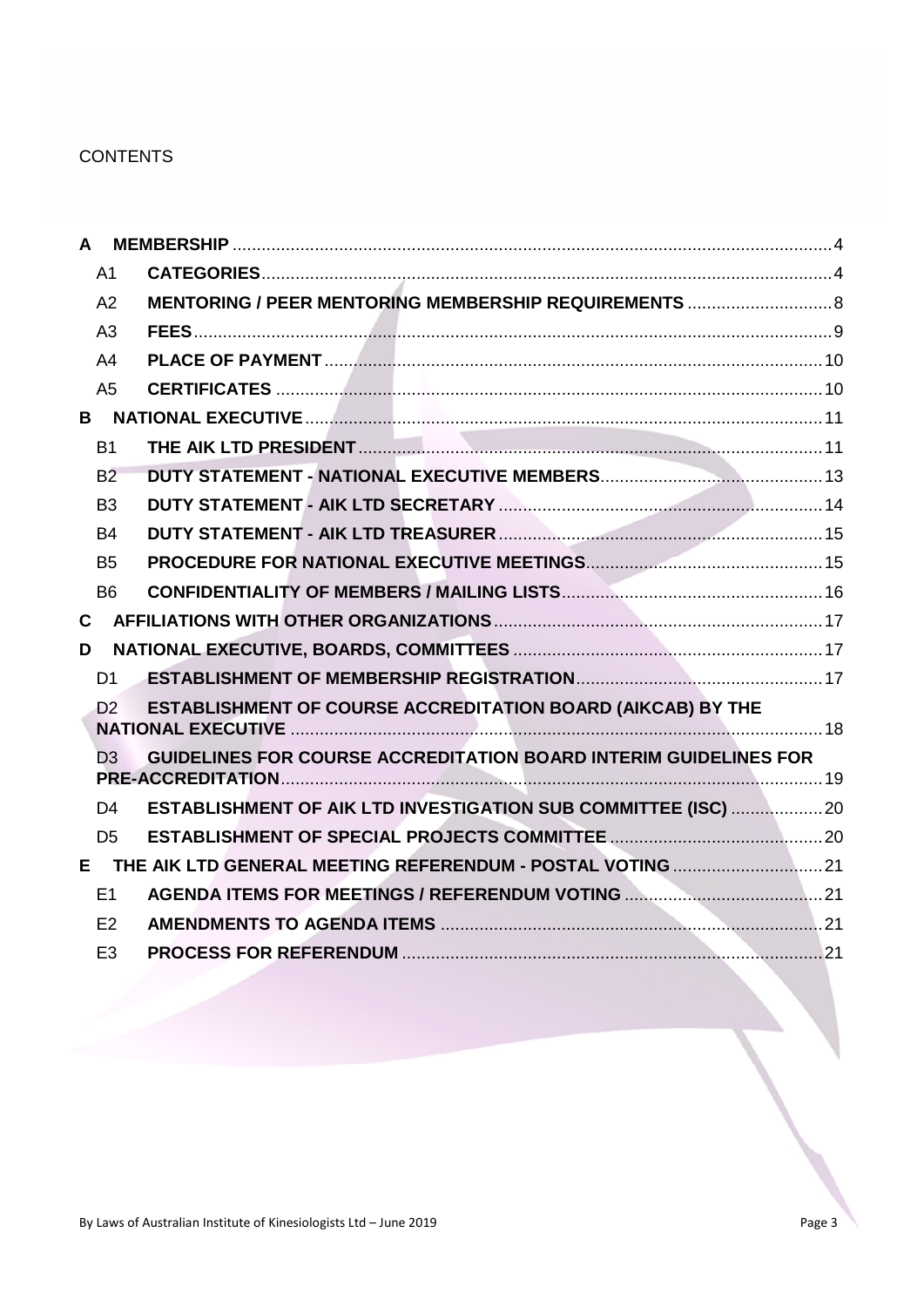# **A MEMBERSHIP**

#### A1 **CATEGORIES**

- A1.1 Membership is by way of payment of fees and acceptance by The AIK Ltd.
- A1.2 Membership Application Forms:
	- a. Initial acceptance and subsequent renewals of membership will be offered by the Membership Registration Board in its absolute discretion. In determining eligibility for membership or renewal of Membership, the Board may take into account factors it considers important, including; whether or not the applicant is and continues to be ethical, competent as a kinesiology practitioner and conducts themselves in all respects in ways not detrimental to the good name of Kinesiology, The AIK Ltd and its Member practitioners.
	- b. Applicants for initial Membership will be asked to answer the following (or similar) questions and to do so truthfully. Failure to make full disclosure of any matter which in the opinion of the Board is important will result in automatic termination of Membership.

*Have you ever been convicted of a criminal offence in Australia?*

*OR*

*Been investigated for alleged professional misconduct?*

*OR*

*Have you received a Prohibition Order from any State or Territory Authority Body?*

*OR*

*Been refused Membership of any professional Membership body?*

If you must answer "Yes" to any of the above, then please give details to accompany your application.

*Membership Renewals: Member must provide updated details if applicable*

A1.3 Membership classification of The AIK Ltd will be:

Members are required to sign the Code of Ethics and Conduct and display it in their practice for the public / clients to view at all times. A copy is to be kept on hand in the practitioner's office.

#### **Student:**

Students could be clarified as a person who does not meet the AIK Ltd Standard or Registered Membership requirements; that is a member of the public studying in an AIK Ltd recognised Kinesiology course/programme.

*Entitlements:* These Members cannot vote; are entitled to e-News and e-lndicator.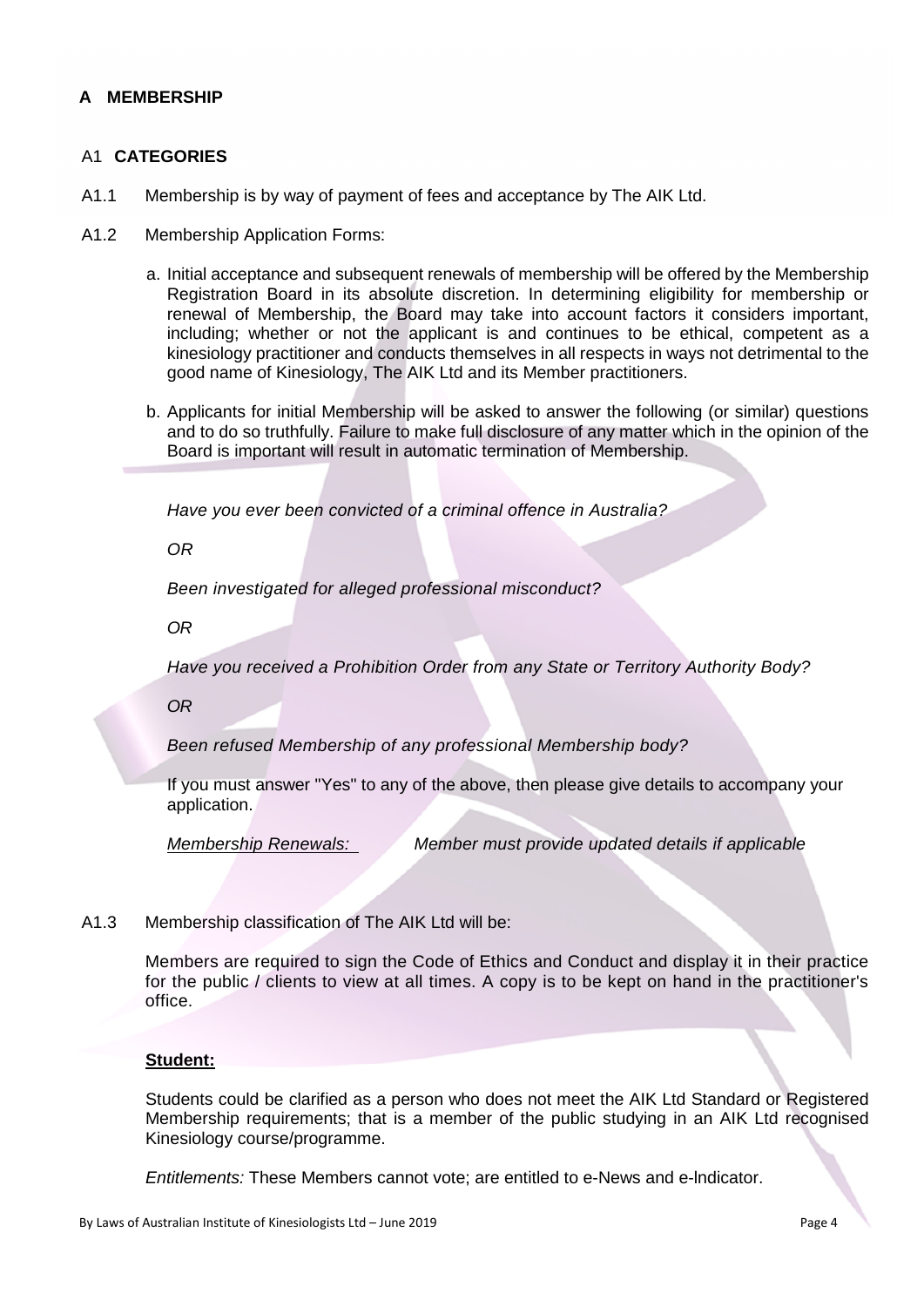#### **Associate & Associate Professional:**

Professionals who do not meet the Registered Membership requirements; may be members of the public who are interested in Kinesiology; retired Kinesiologists, professionals from other fields including medicine, dentistry, physical therapies, nutrition, psychology, massage etc.

*Entitlements:* These Members cannot vote; are entitled to e-News and e-lndicator.

### **Standard Member:**

This level is recognized by The AIK Ltd as having completed Kinesiology qualifications and are in the process of operating a clinical practice and may be furthering their qualifications.

This level requires a minimum of 200 hours of accredited training and education which must include 150 hours of face-to-face core kinesiology hours, plus further studies in Kinesiology and/or Anatomy & Physiology and/or Nutrition and/or Adjunct courses. As of 31 March 2004, all applications for Membership must be accompanied by evidence of Competency.

*Entitlements:* Members have voting rights. This level is awarded support from the AIK Ltd, free listing on the AIK Ltd Practitioner Directory, entitled to e-News and e-Indicator.

*Insurance:* Standard Members are required to hold Professional Indemnity Insurance while conducting their practice. Minimum insurance requirement: Prof.Indemnity cover - \$1M per any case, Public Liability - \$10M.

*Requirements:* 5 CPE points at renewal, Provide First Aid/CPR, Insurance, Working with Children/Blue Card or equivalent.

## **Registered Member:**

This level is recognized by The AIK Ltd as the beginning of training in Kinesiology to form a sound base for further education and training to become a Registered Professional Member with The AIK Ltd. This level requires a minimum of 300 hours of accredited training and education which must include a minimum of 200 hours of face-to face core Kinesiology courses, plus further studies in Kinesiology and/or Anatomy and Physiology and/or Nutrition and/or Adjunct courses. As of 31 March 2004, all applications for Membership must be accompanied by evidence of Competency.

Graduates of HLT42812 Certificate IV in Kinesiology will be eligible to join at this level provided they have met the requirements for The AIK Ltd's accredited course hours. Proprietors of Registered Training Organizations must be registered as Instructors with The AIK Ltd for this recognition and acceptance. Official affiliation for RTO's with The AIK Ltd is covered in D2.10.

*Entitlements:* Members have voting rights and can hold office bearer's position at National level; entitled to e-News and e-Indicator, listed on The AIK Ltd website Practitioner Directory

*Insurance:* Registered Members are required to hold Professional Indemnity Insurance while conducting their practice. Minimum insurance requirement: Prof.Indemnity cover - \$1M per any case, Public Liability - \$10M.

*Requirement:* 10 CPE points at renewal, Provide First Aid/CPR, Insurance, Working with Children/Blue Card or equivalent.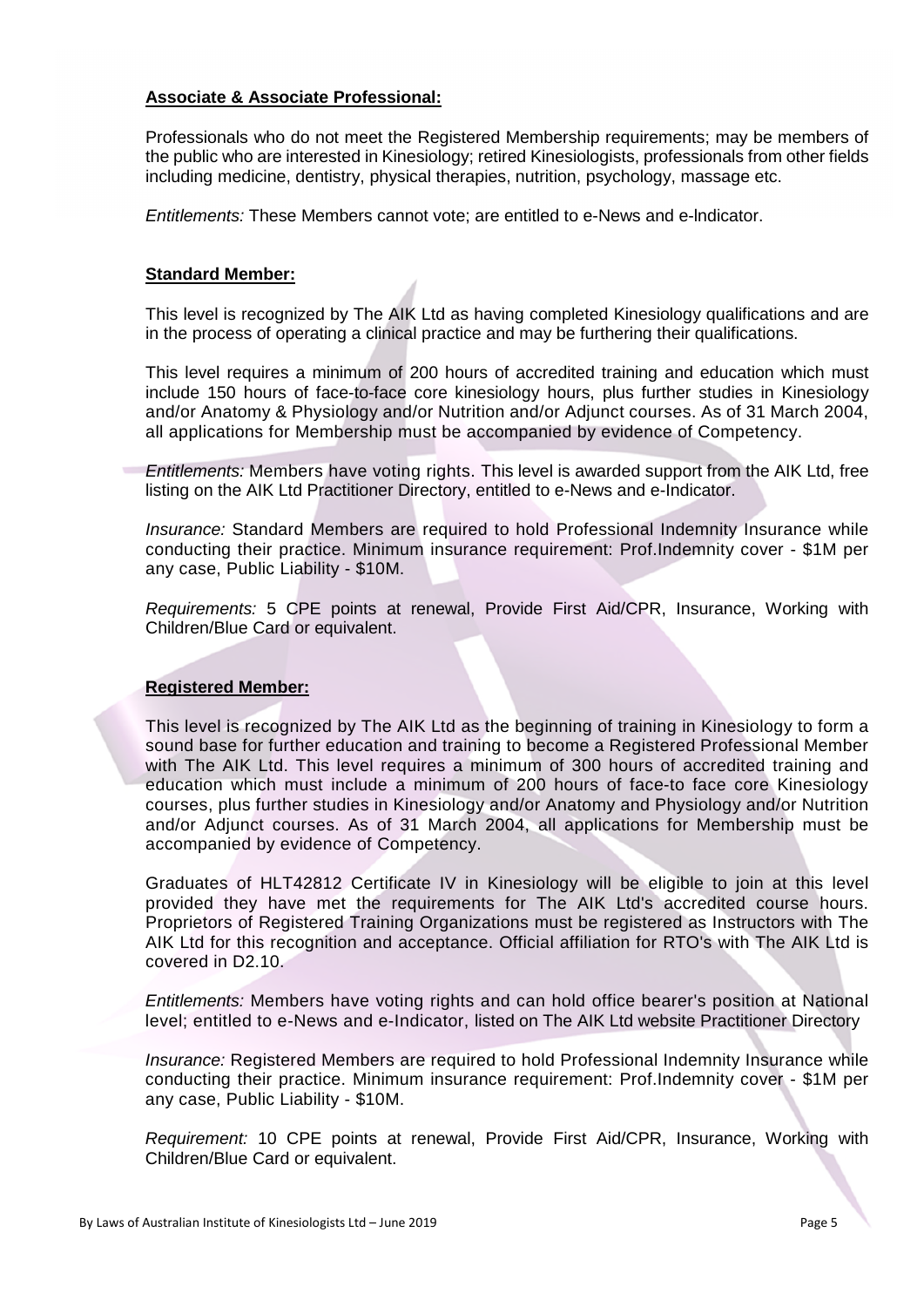*Competency:* All hours submitted must have been carried out and assessed by an updated relevant Instructor within the modality and be assessed as "competent". Certificate must be submitted with paperwork at time of Application or Renewal of Membership before the end of each year.

## *Automatic Eligibility:*

- 1. Australian Kinesiology Association Inc.: Level 1 membership level
- 2. HLT42812 Certificate IV in Kinesiology Graduates will be eligible to join at Certificate Level as Registered Members with The AIK Ltd provided they have met the requirements for The AIK Ltd's accredited course hours. R.T.O's delivering HLT42812 must be registered with The AIK Ltd.

#### **Registered Professional:**

This level requires a minimum of 650 hours of accredited training and education which must include a minimum of 450 hours of face-to face core kinesiology courses. As of 31 March 2004, all applications for Membership / renewals must be accompanied by evidence of competency.

Graduates of HLT51507 Diploma in Kinesiology and HLT52415 Diploma of Kinesiology will be eligible to join at this level provided they have met the requirements for The AIK Ltd's accredited course hours. Proprietors of Registered Training Organizations (RTO) must be registered as Instructors with The AIK Ltd for this recognition and acceptance.

*Entitlements:* Members have voting rights at National levels; can hold office bearer's position as a National Executive; entitled to e-News and e-Indicator, listed on The AIK Ltd website Practitioner Directory.

| Training: | Core Kinesiology subjects (minimum) 450 hours                  |  |
|-----------|----------------------------------------------------------------|--|
|           | (includes first 200 hours at Cert IV level)                    |  |
|           |                                                                |  |
|           |                                                                |  |
|           |                                                                |  |
|           |                                                                |  |
|           | Adjunct or Associated Health courses recognized by The AIK Ltd |  |
|           | (see AIK Ltd Accredited Course List on website)                |  |
|           | Current First Aid - (HLTAID003) / CPR - (HLTAID001).           |  |

*Competency:* All hours submitted must have been carried out and assessed by an updated Instructor within the modality and be assessed as competent.

*Insurance:* Registered Professional Members are required to hold Professional Indemnity Insurance while conducting their practice. Minimum insurance requirement: Prof.Indemnity cover - \$2M per any case, Public Liability - \$10M.

*Requirements:* 20 CPE points at renewal, Provide First Aid/CPR, Insurance, Working with Children/Blue Card or equivalent.

#### *Automatic Eligibility:*

- 1. Australian Kinesiology Association Inc.: Level 2 & 3 membership levels
- 2. HLT51507 and HLT52415 Diploma in Kinesiology Graduates will be eligible to join as a Registered Professional Member with The AIK Ltd provided they have met the requirements for The AIK Ltd's accredited course hours. R.T.O's delivering HLT51507 and HLT52415 must be registered with The AIK Ltd.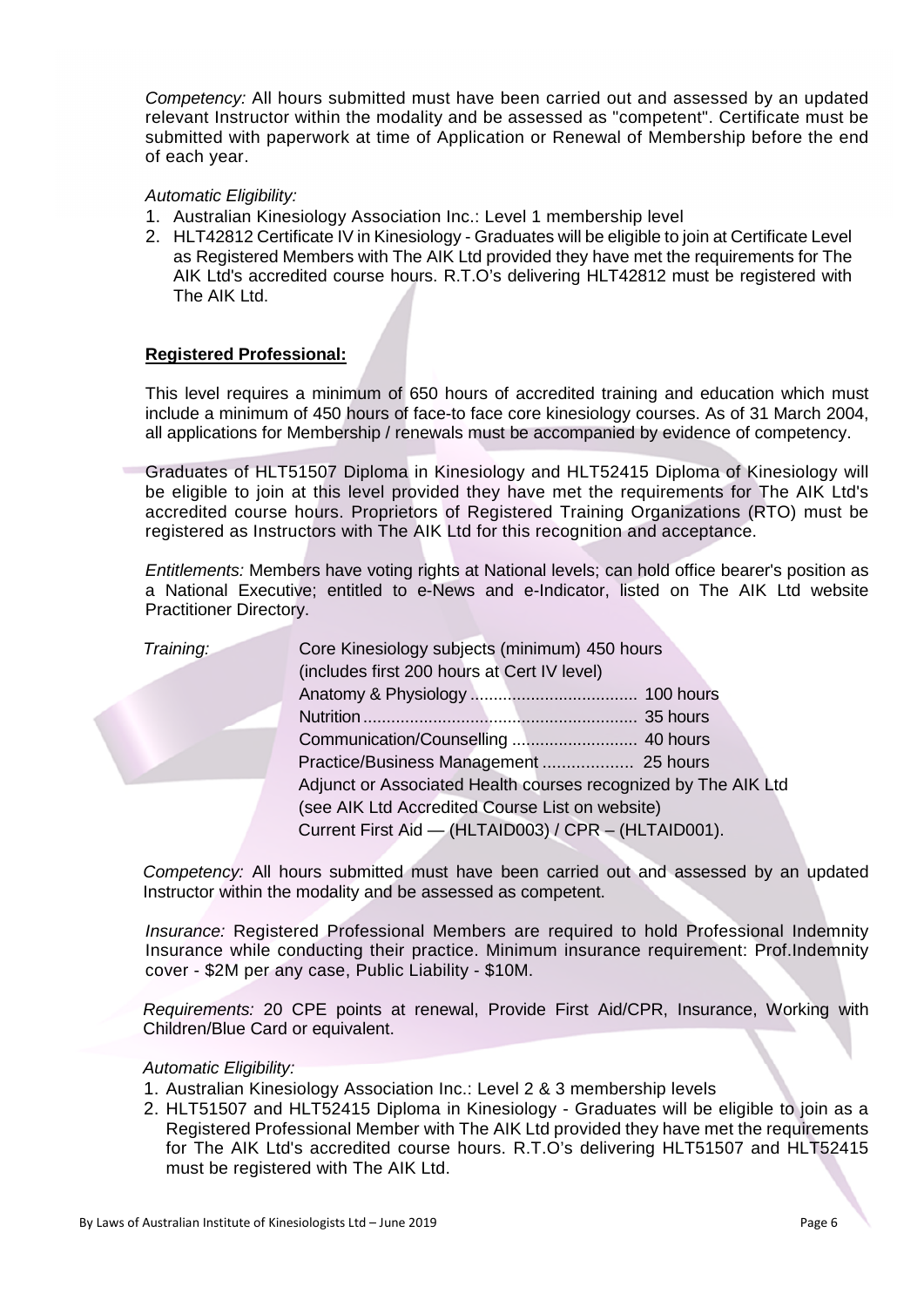### **Registered Specialist Professional:**

This level requires a minimum of 1350 hours of accredited training and education which must include a minimum of 1000 hours of face-to face core kinesiology courses. As of 31 March 2004, all applications for Membership / renewals must be accompanied by evidence of competency.

Graduates of HLT51507 Diploma in Kinesiology and HLT52415 Diploma of Kinesiology will be eligible to join at this level provided they have met the requirements for The AIK Ltd's accredited course hours. Proprietors of Registered Training Organizations must be registered as Instructors with The AIK Ltd for this recognition and acceptance.

*Entitlements:* Members have voting rights at National levels; can hold office bearer's position as a National Executive; entitled to e-News and e-Indicator and listed on The AIK Ltd website Practitioner Directory.

| Training: | Core Kinesiology subjects (minimum) 1000 hours                 |
|-----------|----------------------------------------------------------------|
|           | (including Cert IV or Diploma HLT51507 or HLT52415)            |
|           |                                                                |
|           |                                                                |
|           |                                                                |
|           |                                                                |
|           | Adjunct or Associated Health courses recognized by The AIK Ltd |
|           | (see AIK Ltd Accredited Course List on website)                |
|           | Current First Aid - (HLTAID003) and CPR - (HLTAID001).         |

*Competency:* All hours submitted must have been carried out and assessed by an updated Instructor within the modality and be assessed as competent.

*Insurance:* Registered Specialist Professional Members are required to hold Professional Indemnity Insurance while conducting their practice. Minimum insurance requirement: Prof.Indemnity cover - \$2M per any case, Public Liability - \$10M.

*Requirements:* 20 CPE points at renewal, Provide First Aid/CPR, Insurance, Working with Children/Blue Card or equivalent.

#### *Automatic Eligibility:*

- 1. Australian Kinesiology Association Inc.: Level 2 & 3 membership levels
- 2. HLT51507 and HLT52415 Diploma in Kinesiology and/or Advanced Diploma of Kinesiology - Graduates will be eligible to join as a Registered Specialist Professional Member with The AIK Ltd provided they have met the requirements for The AIK Ltd's accredited course hours. R.T.O's delivering HLT51507 and HLT52415 and / or other recognized qualification by AIK Ltd which must be registered with The AIK Ltd.

## **Associate Fellow:**

The Member has undertaken over 1,000 hrs of accredited training:

This level requires Professional Membership with The AIK Ltd such as Registered Professional Member or Registered Specialist Professional Member with The AIK Ltd for a minimum of 5 continuous years. The Member may then apply for this Membership Level.

The Applicant is required to have held at least one position for a full year as a Member of the National Executive at the level of President, Secretary or Treasurer. The Applicant is also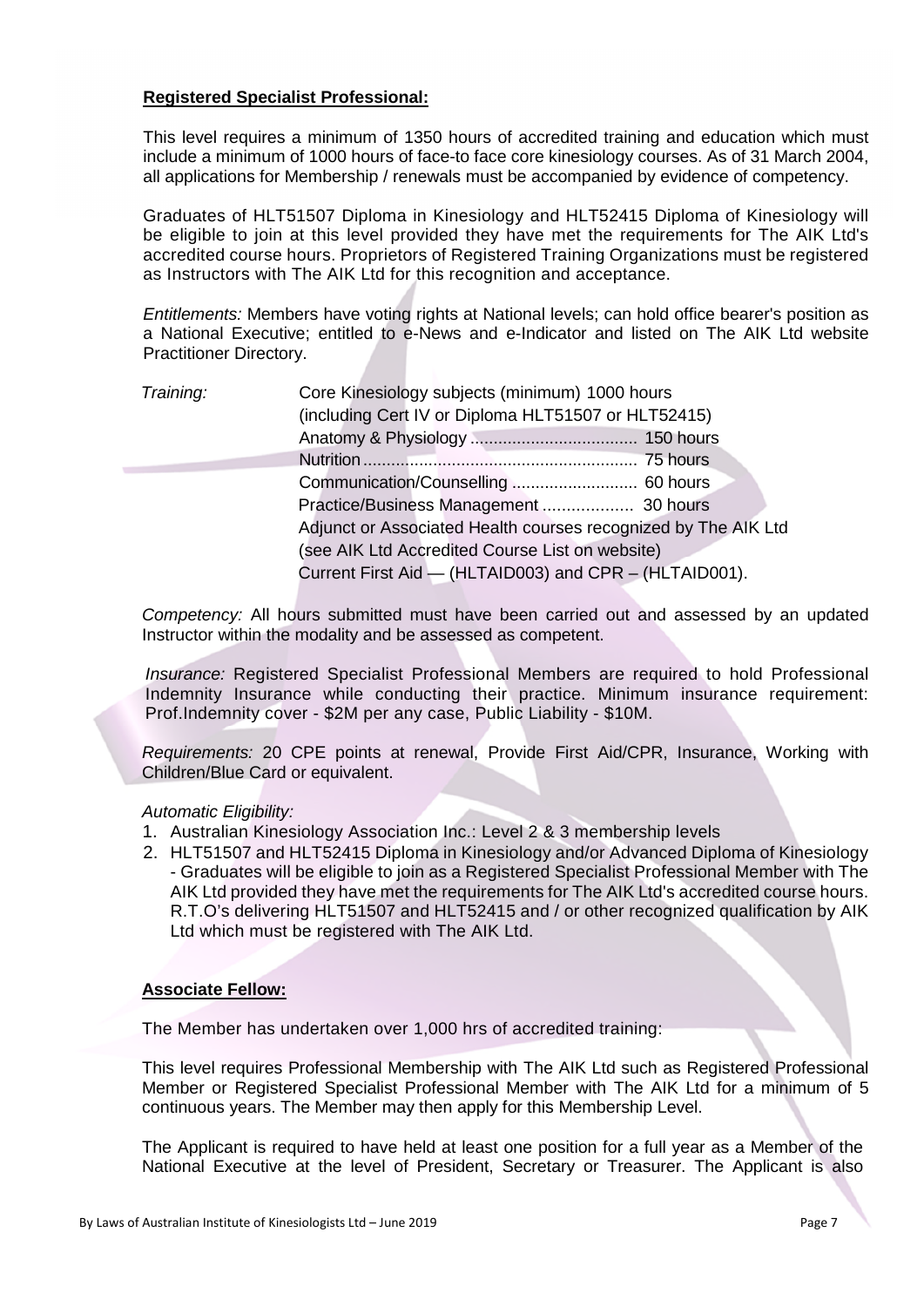required to have published a minimum of 3 papers in the e-Indicator or its equivalent and have presented at a Conference of The AIK Ltd.

*Requirements:* 20 CPE points at renewal, Provide First Aid/CPR, Insurance, Working with Children/Blue Card or equivalent.

*Insurance:* Associate Fellow Members are required to hold Professional Indemnity Insurance while conducting their practice. Minimum insurance requirement: Prof.Indemnity cover - \$2M per any case, Public Liability - \$10M.

#### **Fellow:**

By appointment of the National Executive. The Applicant needs to have been an Associate Fellow for 5 or more years.

#### **Life Member:**

Is recognised as having contributed significantly to Kinesiology by The AIK Ltd with appointment of awarding this membership level only by the National Executive Directors. One of the necessary requirements is that the nominee (Member) must be a financial member of the AIK Ltd; at the time of nomination and acceptance. Once a Life Membership has been awarded The AIK Ltd will carry the yearly Membership fee, however a Practicing Life Member must continue to hold First Aid Certificate and Indemnity Insurance and complete the 20 C.P.E. points each year. No time limit is placed on this Membership.

#### **Honorary Member:**

By appointment of the AIK Ltd NE Directors.

## A2 **PRACTITIONER SUPPORT PROGRAM**

A new Practitioner Support Program was released in May 2019 to provide another avenue for members to gain support, improve their practice and contribute to the modality of Kinesiology.

Participation in the new Practitioner Support Program is voluntary and it replaces the Mentoring Program that was introduced in December 2017.

Members can earn CPE points for partaking in any of the activities related to the Practitioner Support Program.

The Practitioner Support Program includes the following pathways:

#### **Mentoring Program**

**Peer Support Program**

Please refer to the Practitioner Support Program on the AIK Ltd website www.aik.org.au for further details.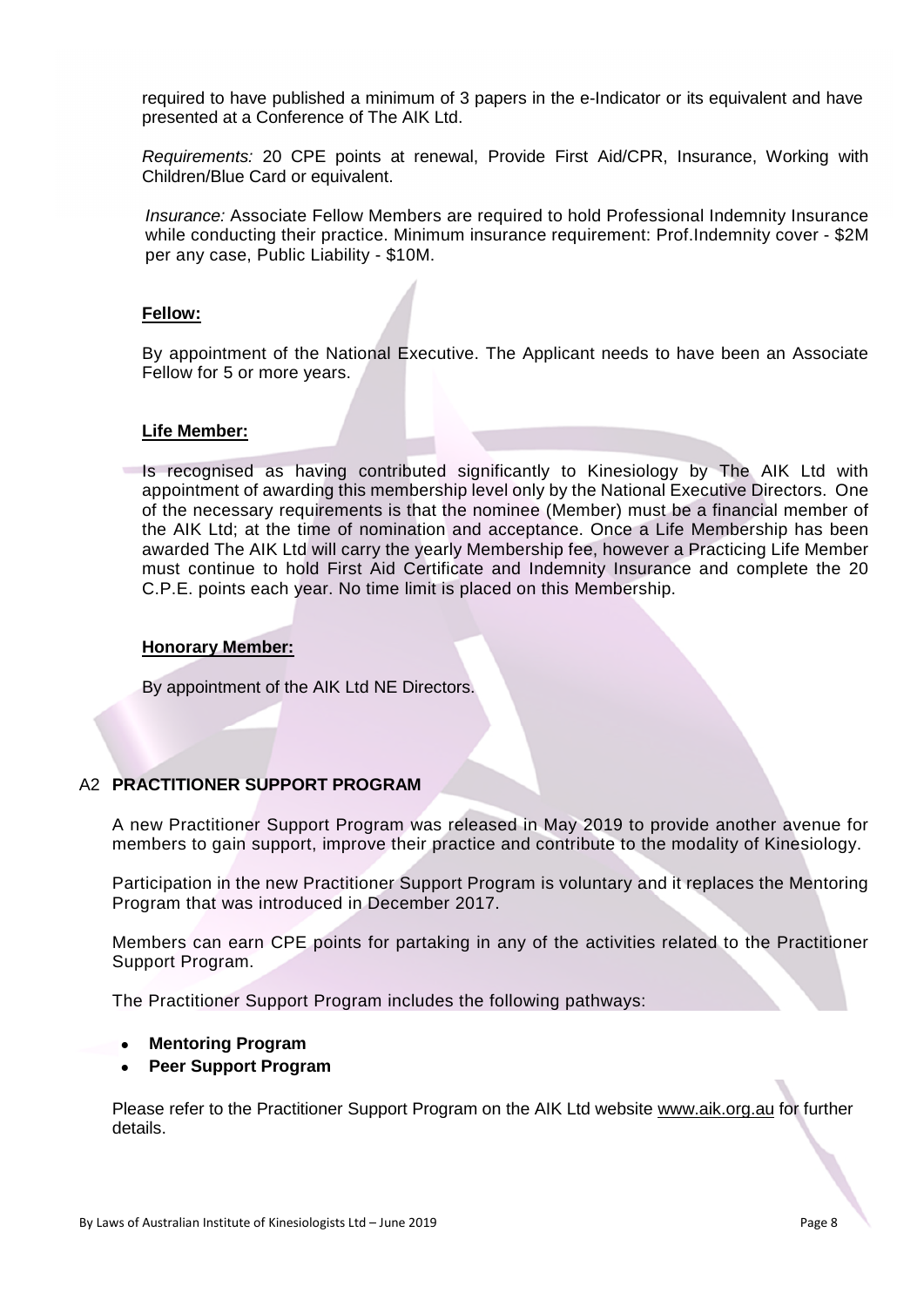# A3 **CONTINUOUS PROFESSIONAL EDUCATION**

The purpose of CPE is to ensure Professional Practitioners regularly update their clinical skills and professional knowledge. It is a commitment to updating and furthering one's education. Participation in the CPE program is mandatory for the following membership levels:

- **Standard Level**
- **Registered Level**
- **Registered Professional and Levels above (practicing member)**

*Members with 'Associate' & 'Student' membership level are exempt from the requirement.*

Members are required to provide the following CPE points per year (1 January to 31 December) to fulfil the CPE requirements of their membership level:

- **Standard Level: 5 CPE points**
	- **Registered Level: 10 CPE points**
- **Registered Professional and Levels above: 20 CPE point**

Please refer to the CPE Policy on the AIK Ltd website www.aik.org.au for further details.

## A4 **FEES**

- A4.1 The financial year for all Memberships runs from 1 January to the last day of December each year.
- A4.2 Student Membership \$ Nil
- A4.3 Associate/Associate Professional Membership fee is \$45. No administration joining fee applies.
- A4.4 Standard Membership fee is \$130.
- A4.5 Registered Membership fee is \$160 (effective from 1 January 2016)
- A4.6 Registered Professional Membership, Registered Specialist Professional, Associate Fellow & Fellow Membership fee is \$200.
- A4.7 Members upgrading in status during the Membership year will pay the difference in fees attributed to the various membership levels as it relates to the AIK Ltd fee structure for the first or second half of the membership year.
- A4.8 Midyear (from 1 July) application of Membership fees is e.g. Associate \$45; Standard \$85, Registered Member \$105 and Registered Professional Member/Registered Specialist Professional Member/Associate Fellow \$125.
- A4.9 Any upgrade will attract a processing administration fee of \$30, plus the difference in fees attributed to different Membership levels as directed by the AIK Ltd NE Board if required.
- A4.10 A \$30.00 discount may be offered to paying members when renewing their yearly membership (except Student and Associate membership levels) if payment of membership fee was arranged no later than 31 December of any given membership year.
- A4.11 Renewal of Membership not accompanied by supporting documents will not be accepted.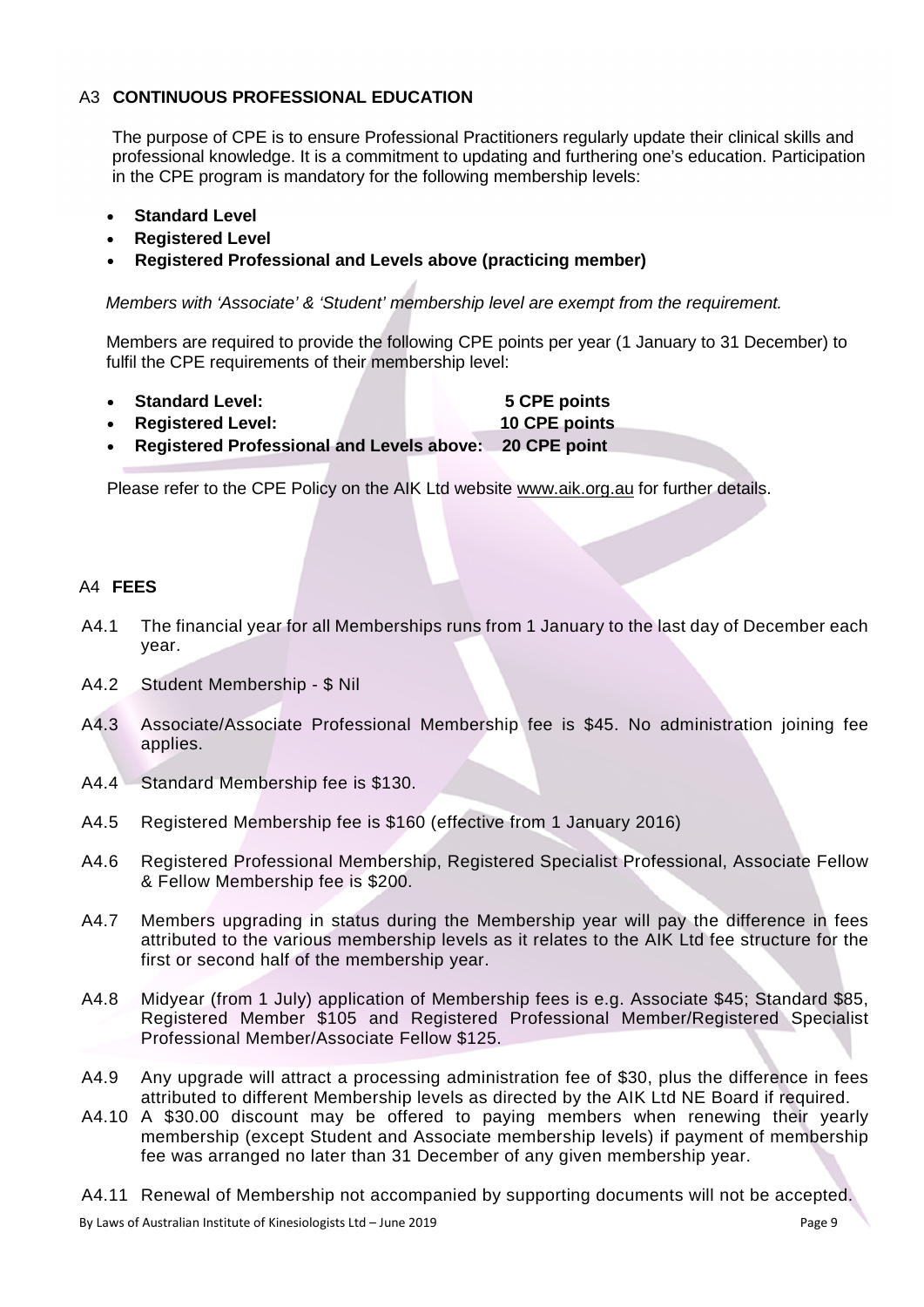- A4.12 Registered Professional Members and Registered Specialist Professional Members not renewing by submitting full payments and supporting documents by last day of February will be removed from The AIK Ltd's Membership Register.
- A4.13 Lapsed Memberships:
	- a. Associate Membership will be terminated after Membership has lapsed for 2 months from end of previous financial year i.e. end of February;
	- b. Registered and Registered Professional Members and Registered Specialist Professional Member renewing after last day of February will be treated as new applicants and therefore an administration joining fee of \$30 will be charged for processing the required documents for new Membership as directed by the AIK Ltd NE Board upon receipt of lapsed membership;
	- c. If unforeseen circumstances should arise, leave of absence may be granted in lieu of lapsing Membership, if requested in writing. Members may apply; however, notification to The AIK Ltd Registrar will be required. [refer to A1.3]

### A5 **PLACE OF PAYMENT**

- A5.1 All Members will pay total Membership fees to the Registrar of the Membership Registration Board. The member is required to complete the Membership Application Form (online or hardcopy) and submit all relevant documentation to the Registrar.
- A5.2 When the payment is made to the National Executive account by way of The Membership Registrar via credit card the MemNet Database System automatically issues a receipt to the Member via email.
- A5.3 When the payment is made to the National Executive account by way of The Membership Registrar via, other acceptable forms of payment (other than credit card) the Registrar will issue a receipt to the Member via email once receipt of monies have been confirmed.
- A5.4 The Registrar of the Membership Registration Board is to advise Members by email of their Membership Renewal.

#### A6 **CERTIFICATES**

- A6.1 The AIK Ltd Registrar is to email a Certificate of Membership to the Member each year of Membership as soon as possible, after all necessary and required documentation and payment is received.
- A6.2 The Membership Certificate remains the property of The AIK Ltd and is to be returned if the Member ceases to be a Member of The AIK Ltd.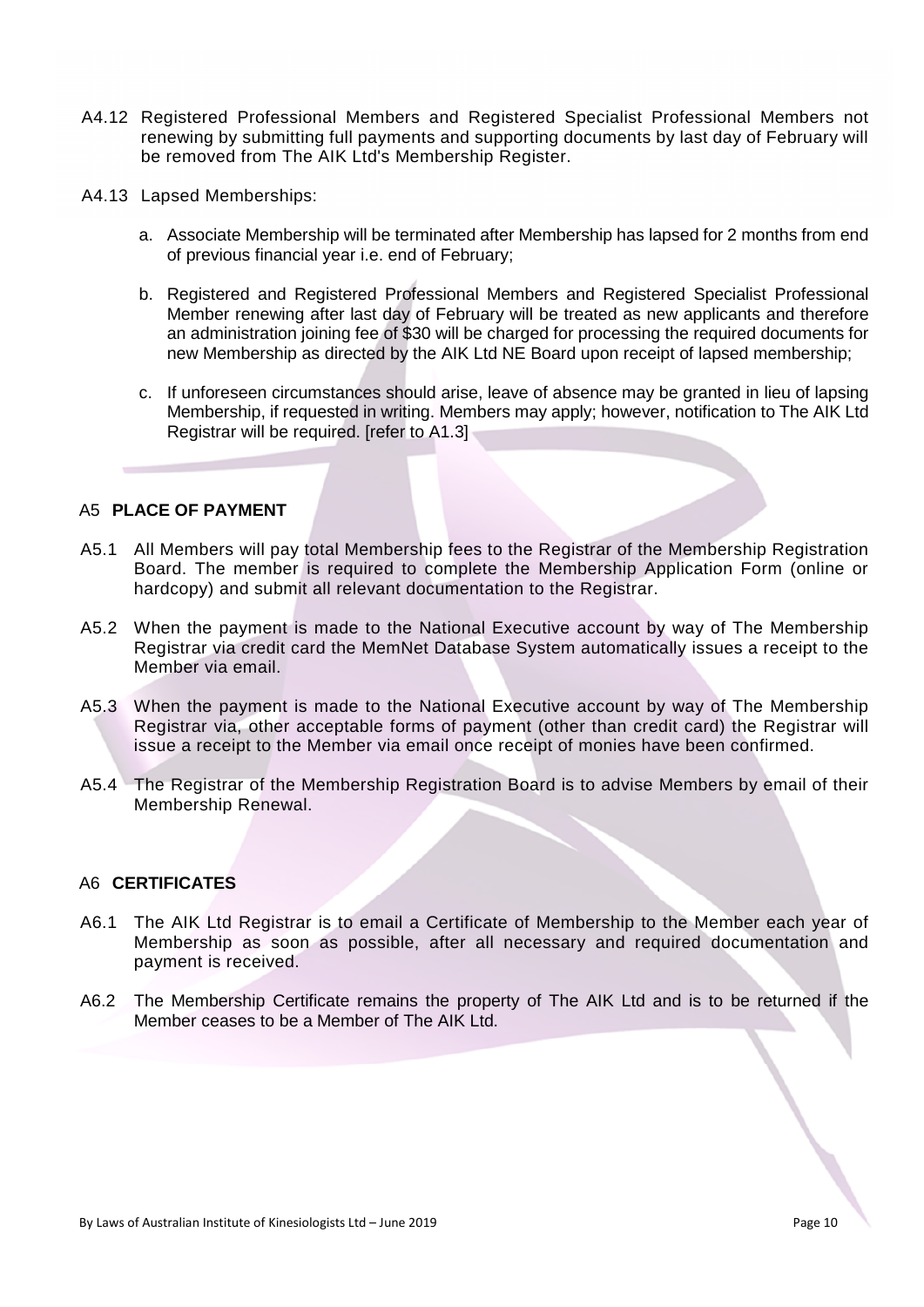#### **B NATIONAL EXECUTIVE**

#### DUTY STATEMENT AND GUIDELINES FOR AIK LTD PRESIDENT AND NATIONAL EXECUTIVE DIRECTORS

# B1 **THE AIK LTD PRESIDENT**

- a. The President is elected by all the Members of The AIK Ltd in a vote from among the Members, being nominated and duly elected by members in a democratic election, where each Member has one vote.
- b. If necessary The President may be elected from the floor at the AGM.
- c. The President is responsible for the effective functioning of the National Executive, and for assisting the National Executive to achieve the Aims and Objectives of The AIK Ltd. The President shall be familiar with the Constitution and By Laws, and the structure of The AIK Ltd, and shall act impartially and co-operatively at all time.
- d. The President shall prepare for National Executive Meetings by:
	- (i) Liaising with the National Executive Secretary to obtain all information needed;
	- (ii) Calling for agenda items from the Membership, not less than 2 weeks prior to a National Executive Meeting;
	- (iii) Preparing the Agenda in best procedural manner for a National Executive Meeting;
	- (iv) Having the Agenda sent to all National Executive Members, prior to the Meeting;
	- (v) Assisting the National Executive Members to formulate motions to be put to referendum voting by all Members, if necessary, including all pros and cons on each issue.
- e. A signatory on The AIK Ltd Bank accounts (3 signatures required)
- B1.1 Chairing National Executive Meetings
	- a. Formally open and close meetings
	- a. Ensure a Quorum is present or act appropriately in accordance with the Constitution
	- b. Control the flow of discussion and debate, with recourse to the following options:
		- (i) Recognise speakers and ensure they have their turn to speak and keep to the point in motion;
		- (ii) Curb over-enthusiastic Members with tact and diplomacy;
		- (iii) Ensure that remarks and motions are addressed through the Chair;
		- (iv) Ensure quiet while a Member is speaking, calling the Meeting to order if necessary;

When giving a ruling or a point or procedure or debate, ensure it is done promptly and with reason for the ruling;

- (i) Direct discussion by following an agreed order of speakers or by taking alternative speakers for and against a motion;
- (ii) Ensure there is a seconder for any proposal;
- (iii) Bring the discussion to a finale and call for a voting;
- (iv) Establish the method to be used for voting;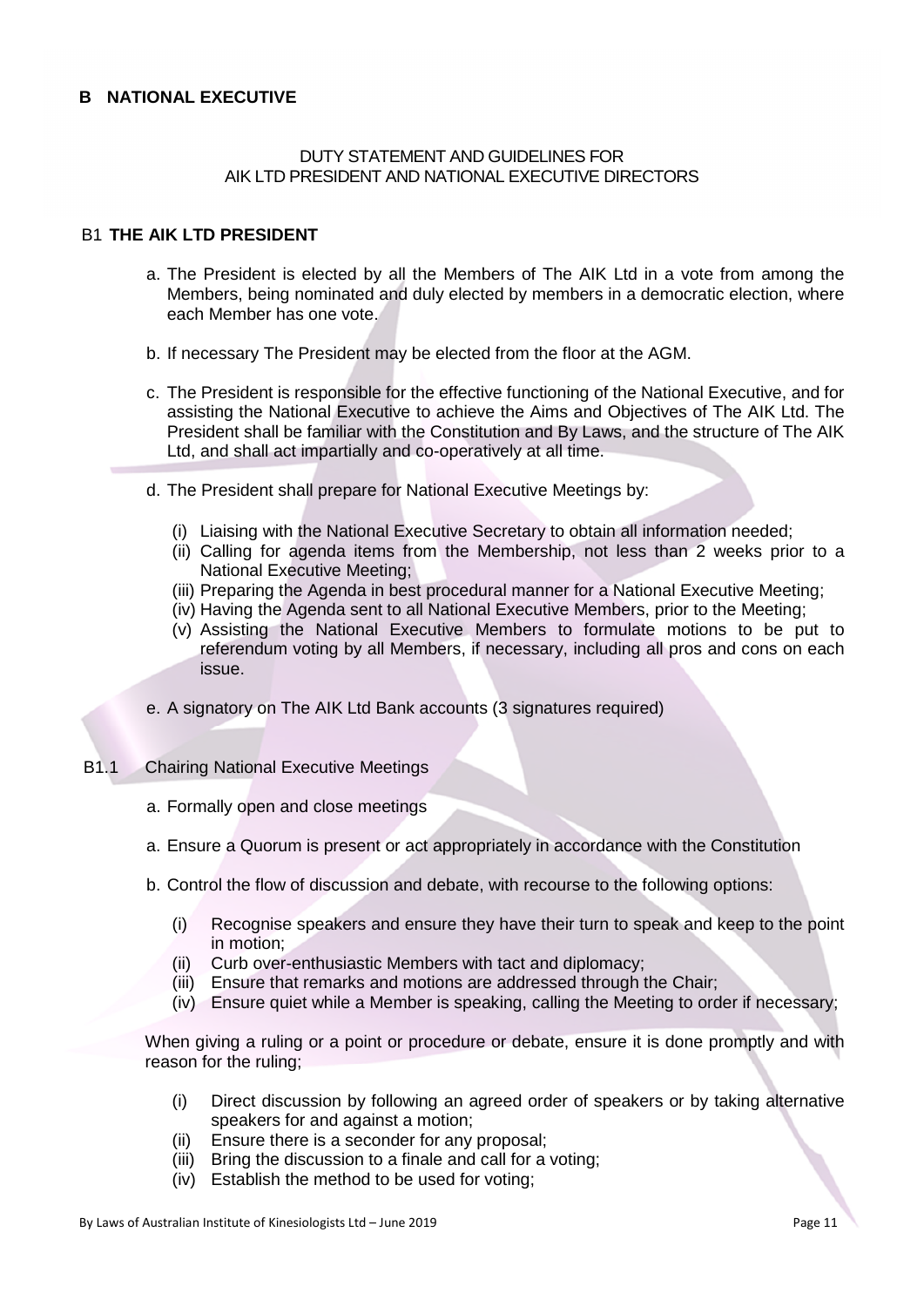- (v) Summarise items before moving on;
- c. Ensure that, where possible, decisions are made and actions agreed upon.
- d. Ensure a clear implementation for all results of referendum / postal voting is put in place.
- e. Cause the Minutes of Meeting to be recorded, produced and made available for distribution on request to the National Secretary. This is to be done within 14 days after the meeting.
- B1.2 Follow up in Agreed Decisions and Actions from National Executive Meetings:
	- a. Liaise with relevant persons as necessary.
	- b. Discuss and decide on further actions as needed to finalise matters.
	- c. Delegate tasks according to needs e.g. establish Boards, Committees etc.
	- d. Propose the request to the next National Executive Meeting.
	- e. Deal with complaints, problems and issues relating to The AIK Ltd's policies and practices arising from AIK Ltd Members and members of the public.
	- f. Liaise with parties involved.
	- g. Advise and interpret current policies and practices.
	- h. Act as spokesperson for The AIK Ltd when needed.
	- i. Arrange for policy and practices issues to be brought to the attention of the National Executive members, and when appropriate, to be considered at the National Executive Meetings.
	- j. Arrange for matters of Ethics to be considered by the Ethics and Disputes Board.
	- k. Where complaints, problems and issues are the result of actions by a National Executive Member, inconsistent with the Constitution and By Laws, or where the actions of a National Executive Member are inappropriate, the following options may also be pursued:
		- (i) Liaise with and advise the Member that their actions are out of order, giving reference to Constitution and the Rules of the By Laws;
		- (ii) Request withdrawal of action taken by the Member, together with suggestions for appropriate procedures for action. In a meeting, request that a Member be silent during, or leave the Meeting for a period of time (minutes/hours/duration);
		- (iii) Discuss the matters with other National Executive Members, or address them at a National Executive Meeting, as necessary;
		- (iv) Give warning to any Member who repeatedly acts out of order;
		- (v) If warranted, seek the National Executive's approval to report the situation to the Ethics and Disputes Board and to advise that he/she may not be acting in the best interest of all Members and The AIK Ltd;
		- (vi) The President's decision is final if the National Executive Members at a Meeting, or phone around, give him/her the mandate to act in any respect;

*References for above material: "Chairing and Running Meetings" by Nina Valentine - Penguin Pocket Series: "The Perfect Meetings" by David Sharman- Wings Business Guide)*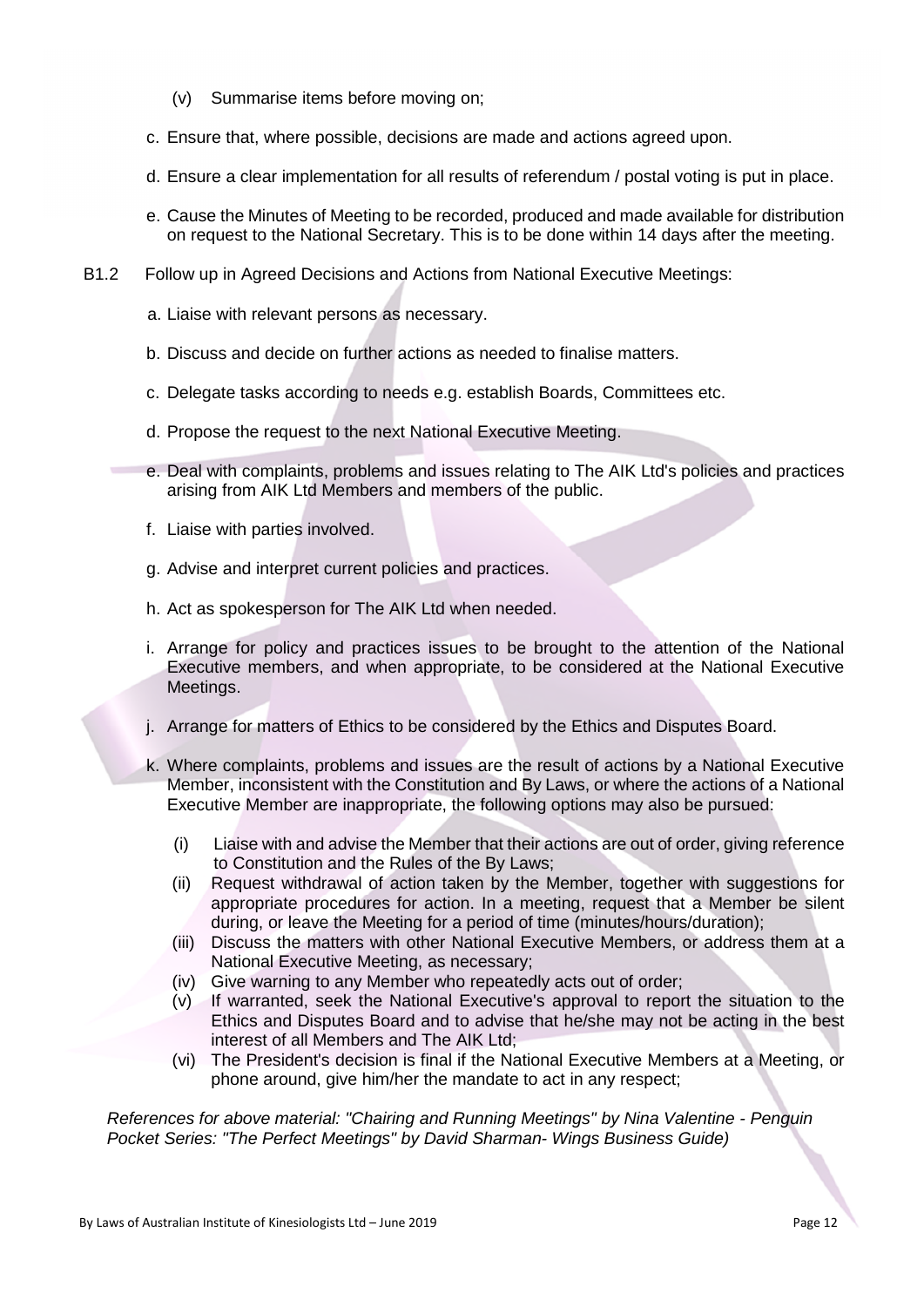# B2 **DUTY STATEMENT - NATIONAL EXECUTIVE MEMBERS**

- a. Members of the National Executive are the elected representatives of all Members of The AIK Ltd.
- b. The voting is done in a democratic manner, one person one vote.
- c. The nominee/s will now be listed with all candidates and this voting is done by a vote of all eligible Members. If the candidate is successful in being voted on to become a National Executive Member, he is now answerable to all Members in Australia. More than one person may be nominated.
- d. The National Executive will elect a Secretary and Treasurer from the National Executive.
- e. At any time when the National Executive may consider it needs to appoint one or more additional Members or to fill a casual vacancy on the National Executive, no matter the cause of the vacancy, whether through death, disability, prolonged absence, resignation, expulsion, rejection of Membership renewal or any other cause, the National Executive may fill that extra or casual vacancy by inviting any Qualified Member/s of at least 12 months' standing to join the National Executive. Upon acceptance of that invitation, the term of the new National Executive Member/s shall be until the next Annual General Meeting.
- B2.1 Appointment of Chief Executive Officer

For the benefit and strengthening of The AIK Ltd, Members of the National Executive may decide at any time to appoint a Chief Executive Officer (C.E.O.). The C.E.O. will be answerable to the National Executive and will liaise with the National President who will in turn liaise with the other Members of the National Executive. The National Executive will advise the C.E.O. of specific tasks which are to be undertaken from time to time for The AIK Ltd for the development of the future of The AIK Ltd. This position may be a paid position as agreed to by The National Executive. Term will be as required and negotiated by The National Executive.

- B2.2 National Executive Members are expected to:
	- a. Uphold the policies and operations of The AIK Ltd:
		- (i) Be active advocates of all forms of Kinesiology.
		- (ii) Understand the Constitution and By Laws and follow them.
		- (iii) Ensure that new National Executive Members have a full understanding of their job descriptions and commitment to their position.
	- b. Uphold The AIK Ltd Referendum voting and democratic decision making procedures:
		- (i) Inform all AIK Ltd Members of Executive matters.
		- (ii) Refer agenda items to and from their fellow Executive Members.
		- (iii) Organise Meetings (or part Executive Meetings) for discussion specific to Executive matters.
		- (iv) Canvass Member's decisions, opinions and votes on Executive items.
		- (v) Attend National Executive Meetings.
		- (vi) Relay Members votes, decisions and opinions to Executive Meetings from referendum results.
		- (vii) Advise Members of the decisions and outcomes of Executive Meetings through the avenue of The AIK Ltd e-News and/or e-Indicator.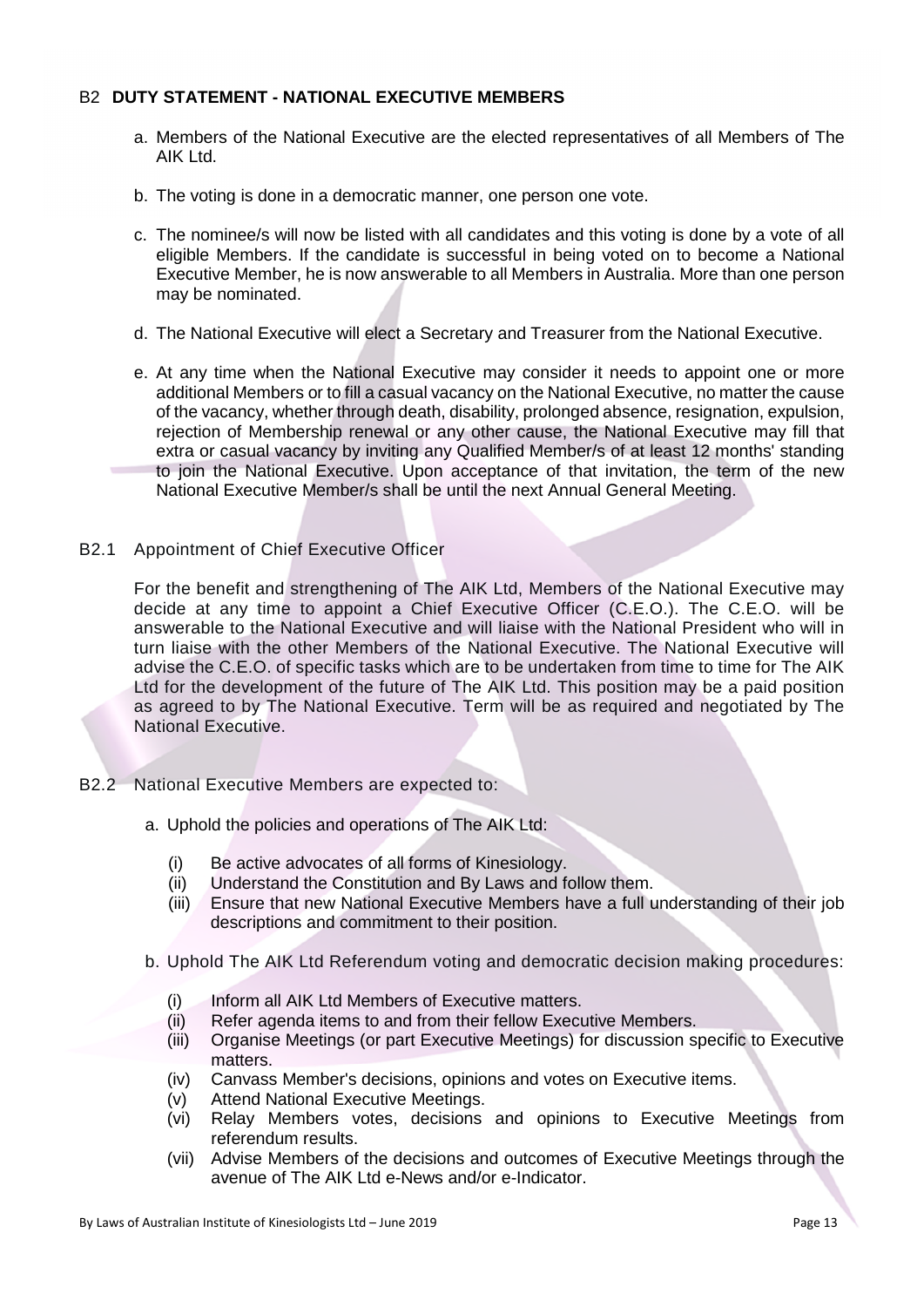- c. Be an active Member of the National Executive:
	- (i) Assist in the formulation of policy and procedures.
	- (ii) Share the actioning of National Executive decisions.
	- (iii) Serve on the Committees.
	- (iv) Be active and diligent in formatting referendum agenda motions for all Members to be able to give a fair and precise YES or NO to matters put forward.
- d. Exercise discretion and confidentiality, and conduct themselves in a professional and ethical way.

# B3 **DUTY STATEMENT - AIK LTD SECRETARY**

The position of Secretary is an appointment of the National Executive after the AGM. The National Executive may appoint another person to perform the role of Secretary professionally. If the person is also an elected Executive Member, then they carry one vote. The Secretary is responsible for administering the day to day affairs and office of The AIK Ltd, including appointed personnel. The position encompasses the secretarial and treasurer functions of The AIK Ltd.

- a. Assist the President with Co-ordination of The AIK Ltd activities:
	- (i) Be available for discussion with the President on items where the President feels discussion is required.
	- (ii) Assist the President with his or her duties where necessary:
		- 1. eg. recording, typing and distribution of minutes of meetings;
		- 2. eg. liaising with the Committees.

#### b. Administration

- (i) Be a signatory on The AIK Ltd Bank accounts (three signatures required).
- (ii) Supervise the duties of Assistant to the Secretary if one is employed.
- (iii) Receive and answer e/mail.
- (iv) Respond to phone / email enquiries / social media.
- (v) Maintain proper records of the affairs of The AIK Ltd including correspondence and other papers.
- (vi) Attend National Executive Meetings.
- (vii) Research, collate and distribute relevant information as needed.
- (viii) Have typeset and photocopy information and documents e.g. registration forms, notices and arrange for printing of brochures.

#### c. Membership

- (i) Cause suitable records of The AIK Ltd Members to be maintained.
- (ii) Oversee Membership / Mentor Certificates being created.
- (iii) Oversee the sending out of Certificates to Members as advised by the AIK Ltd.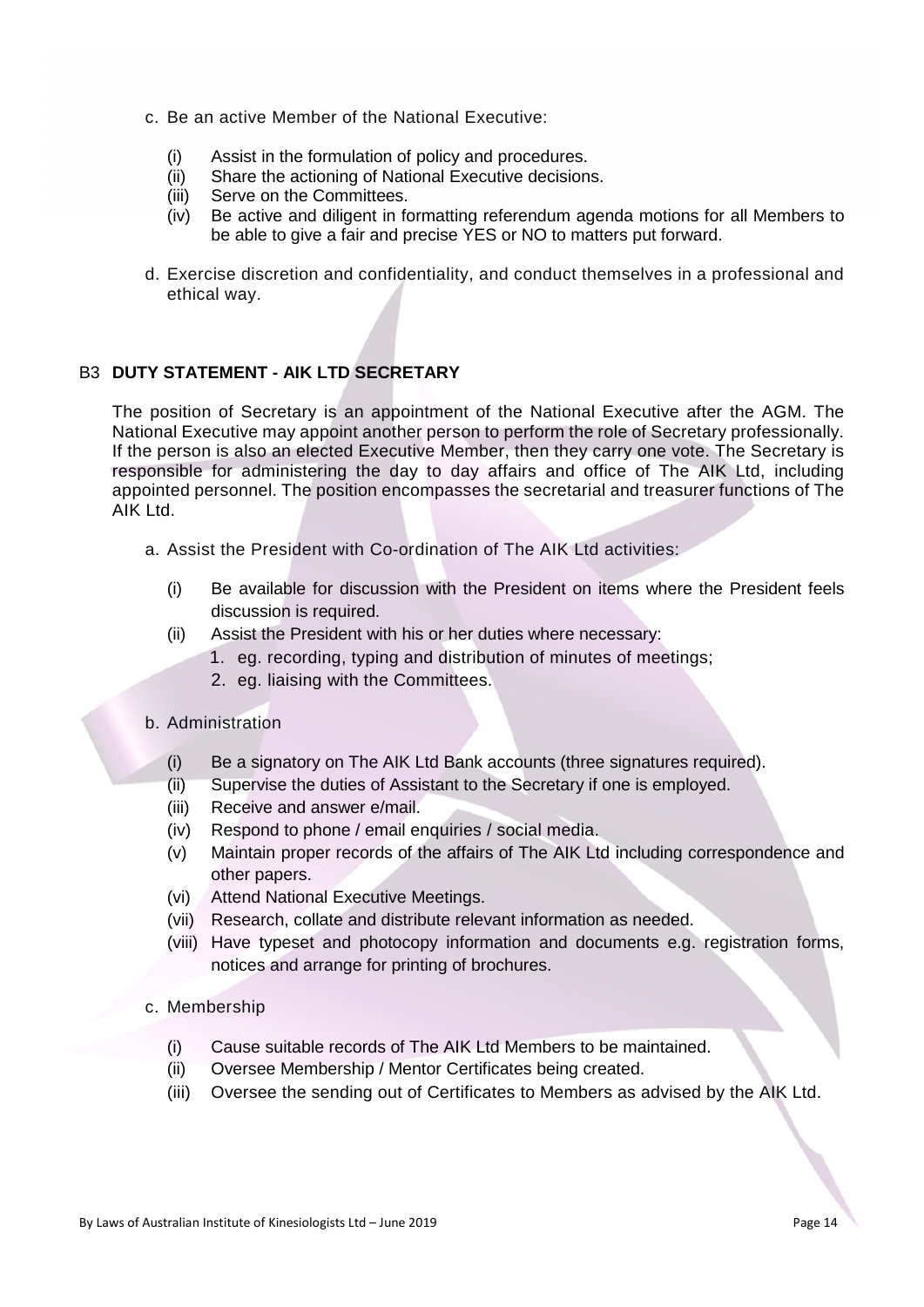# B4 **DUTY STATEMENT - AIK LTD TREASURER**

- a. Assist the President with Co-ordination of The AIK Ltd activities: Finances
	- (i) Maintain proper electronic and book records.
	- (ii) Accounting process, receipt and bank all monies received.
	- (iii) Be a signatory on The AIK Ltd Bank accounts (three signatures required).
	- (iv) Pay expenses.
	- (v) Record income and expenditure.
	- (vi) Present financial reports including an audited annual financial report.
	- (vii) Liaise regarding Memberships fees and updated lists of Members.
	- (viii) Present Annual Budget to National Executive Meeting.
- b. Signatory the AIK Ltd Bank Accounts
	- (i) Any three (3) of the National Executive Members can be a signatory of the AIK bank account/s. (1 must be the Treasurer)

# B5 **PROCEDURE FOR NATIONAL EXECUTIVE MEETINGS**

- a. The President is to decide the order and priority of Presentation of agenda items to be dealt with at the National Executive Meetings.
- b. When urgent matters are required to be dealt with The President can email and phone around the National Executive at any time without requiring the usual notification period usually required for a formal meeting. Agenda items can be presented as
	- (i) a motion;
	- (ii) with the reason for the motion;
	- (iii) a YES/NO choice on the email for voting by replying to The President with a suitable and clear notation of the vote;
	- (iv) the final vote is held by The President;
	- (v) a majority vote passes the motion.

#### B5.1 Motions

- a. Proposer to identify oneself and propose the motion;
- b. Ask for a seconder;
- c. Proposer to speak to the motion;
- d. And speak for the motion, against the motion, or ask for clarification;
- e. Ask for further comments;
- f. Proposer has right of reply;
- g. Amendments at any time;
- h. Amendments need a proposer and a seconder and then open for further discussion;
- i. If carried, it becomes the motion;
- j. If lost the original motion takes precedence.
- B5.2 Motions from discussion items

The National Executive to be allowed to formulate referendum questions on items formally presented for discussion at National Executive Meetings, based on votes of all Qualified Members, as a result of the referendum.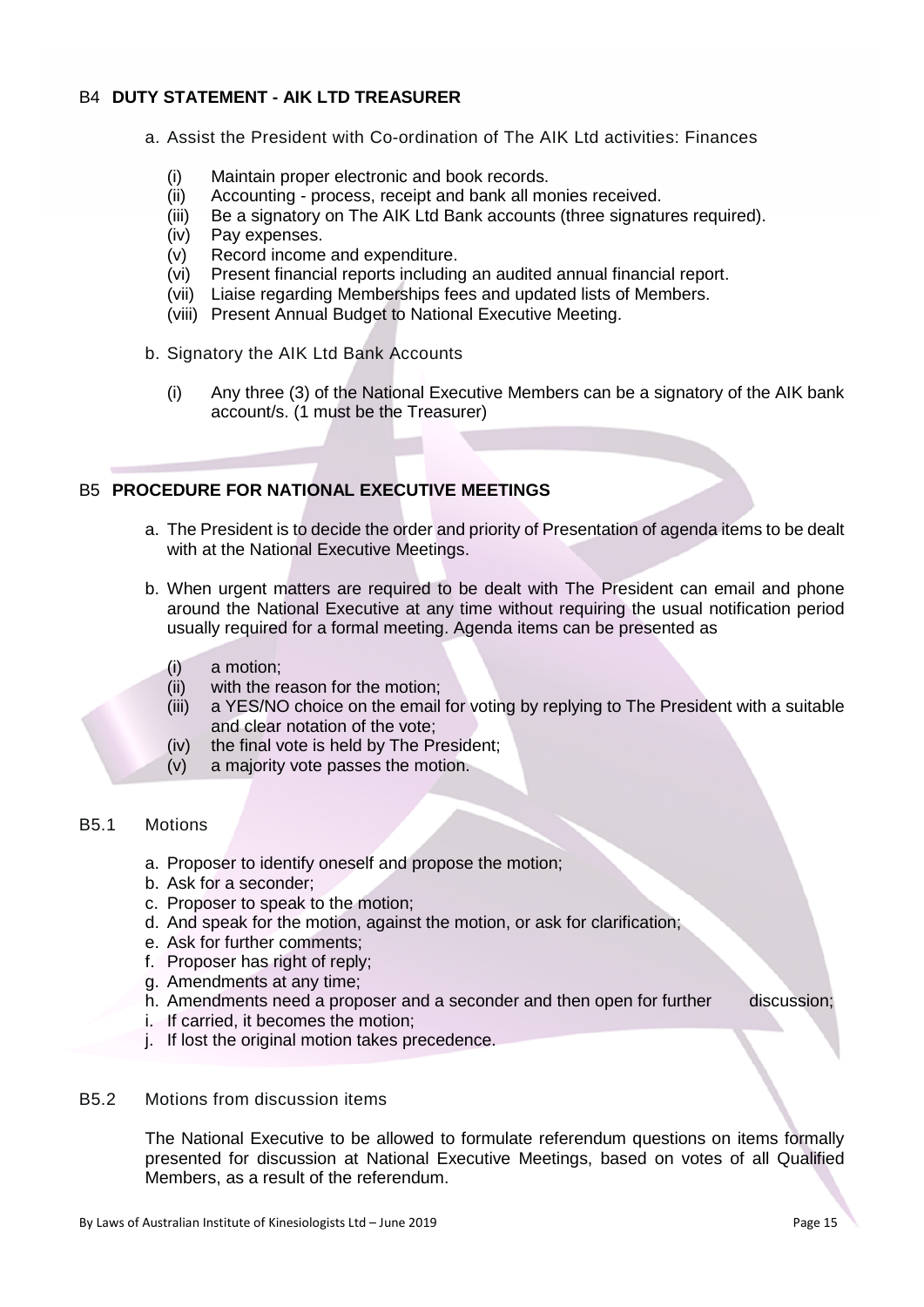- B5.3 Minutes of National Executive Meeting
	- a. The AIK Ltd President will not publish the Minutes of the National Executive Meetings until the official Minutes are approved by the National Executive.
	- b. Minutes are not to disclose the breakdown of voting, but only that the motion is carried, lapsed, or left for further information or discussion.
- B5.4 Unresolved Matters

Matters unable to be resolved within 14 days by the President and /or Secretary are to be referred to the National Executive within 21 days of the matter arising.

- B5.5 Conflict Of Interest
	- a. The AIK Ltd Office Bearers, including the National Executive, Boards, Committees, Sub-Committees are not to use their position, or to advertise their position, for unfair advantage; to promote any workshops, to express personal opinions relating to Kinesiology classes/courses, clinics, practitioners, colleges for personal interest and/or gains in Kinesiology classes, market products for personal and commercial gain or conduct any business other than or AIK Ltd business.
	- b. Should a situation arise where there is direct conflict between an Office Bearer and financial or personal interest in business transactions that Office Bearer will voluntarily abstain from voting or taking an active part in any decisions which would benefit that person.
	- c. Should a situation arise where there is direct conflict between an Office Bearer and another Member of The AIK Ltd, where legal action has occurred, the Office Bearer will abstain from voting and take no active part in any decisions which would affect the legal situation.

## B6 **CONFIDENTIALITY OF MEMBERS / MAILING LISTS**

- B6.1 Information & Data are property of The AIK Ltd
	- a. The internal affairs of The AIK Ltd howsoever documented or advised including, but not limited to, all Member mailing lists, database material and e-mail lists are "Commercial in Confidence" information and are the absolute property of The AIK Ltd. Access to and use of such material may only be authorized and only for legitimate purposes, only by specific and duly Minuted motion of the National Executive. Unauthorised accessing or use of such information will incur an Agreed Damages sum of \$5,000 and by becoming a Member, a person agrees to this provision; a non-Member acting similarly will incur such quantum of Damages as the courts in Common Law may award.
	- b. Section A1.2 of the By Laws will apply.
	- c. Section 6 & 7 of the Constitution will also apply.
- B6.2 Permission to be given by the Member and any other Stakeholders (such as Mentors etc) for their name to be given to Third Parties. The Practitioner Members and any other Stakeholders can determine if he/she would like to be included / excluded from the Practitioner Directory / other Directory by acting on the controls in the Member Service Portal.
- B6.3 The AIK Ltd must not use mailing lists for dealing with grievances or personal issues. This will constitute a breach.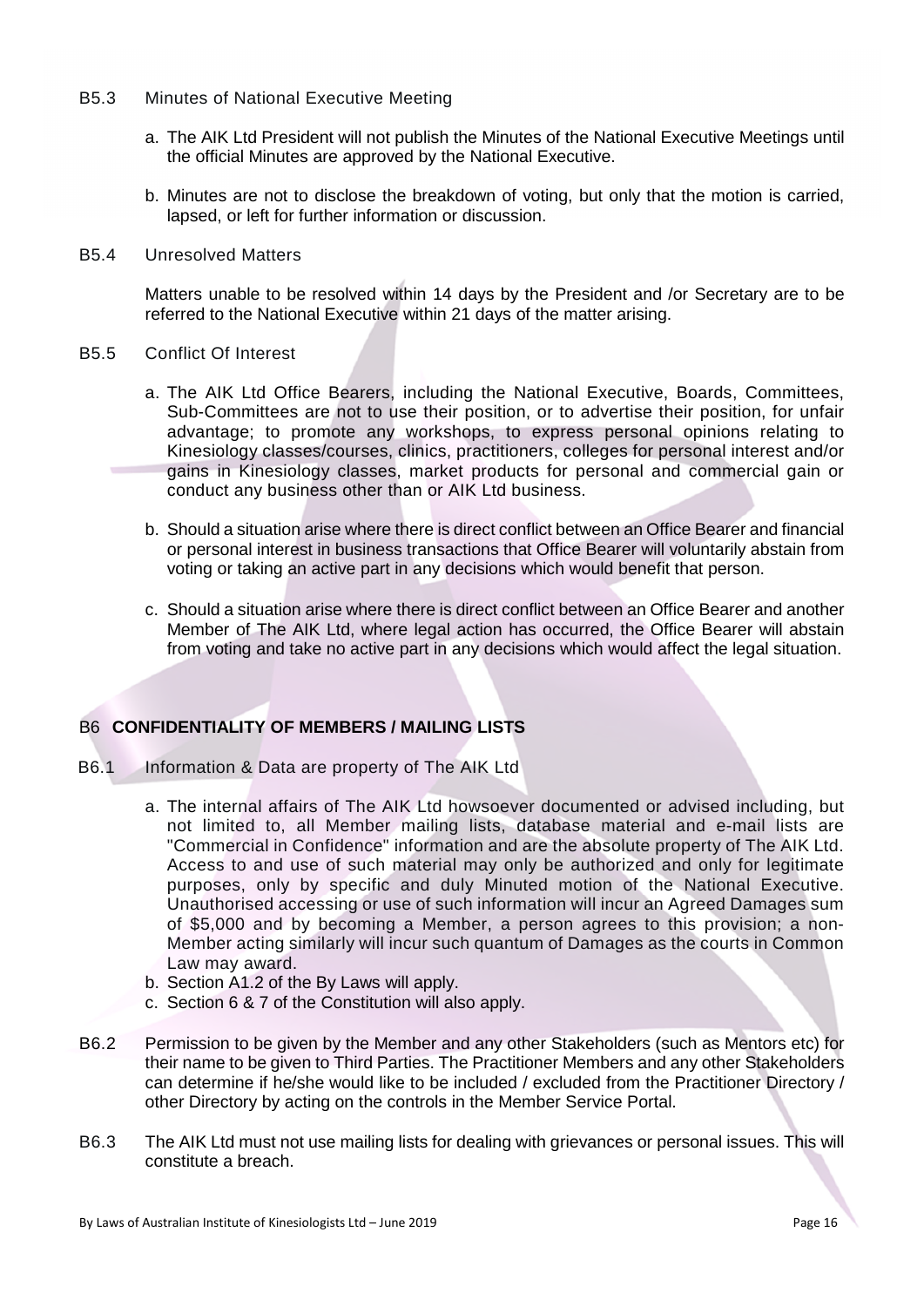# **C AFFILIATIONS WITH OTHER ORGANIZATIONS**

The AIK Ltd, through the National Executive, is to take steps to apply for affiliation with any relevant Associations as the Board see fit. This applies to reciprocal Membership for Professional Associations and Organizations for overseas entities on the provision that The AIK Ltd qualification requirements are met.

# **D NATIONAL EXECUTIVE, BOARDS, COMMITTEES**

## D1 **ESTABLISHMENT OF MEMBERSHIP REGISTRATION**

- D1.1 The National Executive will establish a Membership Registrar (known as AIK Ltd Registrar) as directed by the National Executive.
- D1.2 The AIK Ltd Registrar will draw up suitable forms and information leaflets, with Guidelines for membership applications for all potential AIK Ltd Members, explaining all levels of Membership and all approved courses that are relative to the application upon approval by AIK Ltd National Executive Directors.
- D1.3 Each applicant will complete the online Membership Application Form, giving their full name, address, contact numbers, emails and practice details. This will include a list of all Kinesiology training courses, and hours completed by the applicant, including copies of Certificates, Diplomas etc along with evidence of current First Aid/CPR, valid Indemnity Insurance, and Working With Children Check or equivalent, other related health training and Professional Health qualifications and Memberships can also be included. The Applicant to provide information about his / her Professional Conduct and accept the AIK Ltd Terms and Conditions, The Institutes Code of Ethics and Conduct and the AIK Ltd Security, Delivery and Refund Policies.
- D1.4 Each member will upon renewal check currency of their member records and update their records accordingly via the Member Self Service Portal. This includes First Aid/CPR, Indemnity Insurance Working With Children Check or equivalent, and membership level appointed CPE Points for previous 12 months. The Member to provide updates about his / her Professional Conduct and accept the AIK Ltd Terms and Conditions, The Institutes Code of Ethics and Conduct and the AIK Ltd Security, Delivery and Refund Policies.
- D1.5 The AIK Ltd National Executive to appoint an AIK Ltd Registrar, as per the Constitution or to engage an independent Contractor to carry out the role.
- D1.6 The AIK Ltd Registrar will review the applications for Membership Registration and report to the AIK Ltd National Executive Board.
- D1.7 The AIK Ltd Registrar will advise the Member of the successful application for Membership and the level of Membership, or the rejection of the application. The AIKMRB will advise the National Executive of this in a report. If the application is declined, the Constitution will guide further procedures.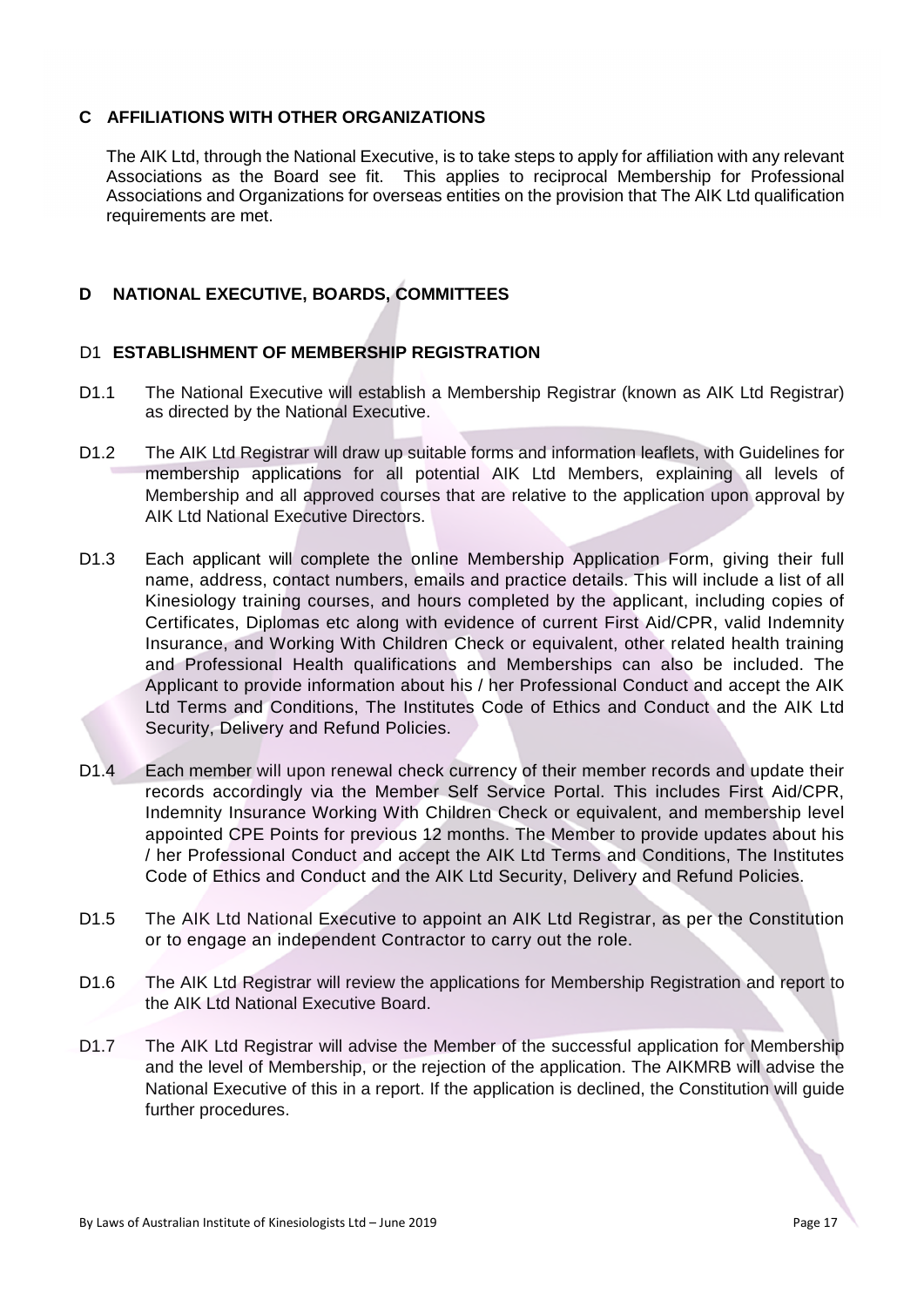#### D1.8 Membership Records

The Membership Registrar will cause suitable records of the AIK Ltd members to be maintained in electronic form, including:

- a. Name, address, postal address, telephone contact, and email address;
- b. Dates of Membership and renewal date;
- c. Type of Membership;
- d. Membership fees status;
- e. Practice details
- f. Status of First Aid;
- g. Status of Indemnity Insurance;
- h. Status of CPE Points
- i. Status of Working With Children Check / Blue Card.
- j. Qualification / Kinesiology training
- k. Professional Conduct
- l. Invoice / Payment Details

# D2 **ESTABLISHMENT OF COURSE ACCREDITATION BOARD (AIKCAB) BY THE NATIONAL EXECUTIVE**

- D2.1 The National Executive will establish a Course Accreditation Board (known as AIKCAB) as directed by the National Executive.
- D2.2 The AIKCAB can receive RTO's or Modality Owners application for their courses which they wish to be recognized/accredited; so therefore fees are assigned as per the AIKCAB policy and payable to The AIK Ltd. For this support by The AIK Ltd all Course Authors / Developers / Modality contacts must submit course material such as manuals, workbooks, certificates and other documents as required in the Guidelines for Course Accreditation to The AIK Ltd. Any changes or amendments to a course must be resubmitted to the AIKCAB – this may not require a fee upon submission and this decision will be presented to AIK Ltd NE Board for their decision and the applicant will be informed.
- D2.3 The AIKCAB will draw up suitable forms and information leaflets with Guidelines for Course Accreditation for the Course Authors / Developers / Modality contacts.
- D2.4 The AIKCAB will have at least one National Executive Member on the Board, along with a number of Members, not exceeding a number designated from time to time by the National Executive, as per the Constitution.
- D2.5 The AIKCAB has the option to engage an independent Contractor (Course Assessor) to assess course materials submitted and to ensure that information provided is in line with AIKCAB guidelines and criteria. The Course Assessor is to liaise with and report to the AIKCAB.
- D2.6 All Kinesiology and related Health Courses will be forwarded by the Courses Authors to the AIKCAB and Course Assessor for review.
- D2.7 The Course Assessor will review the Courses presented for Course Accreditation and report to the AIKCAB. In the absence of a Course Assessor, AIKCAB will review the Courses presented for Course Accreditation and report to the National Executive.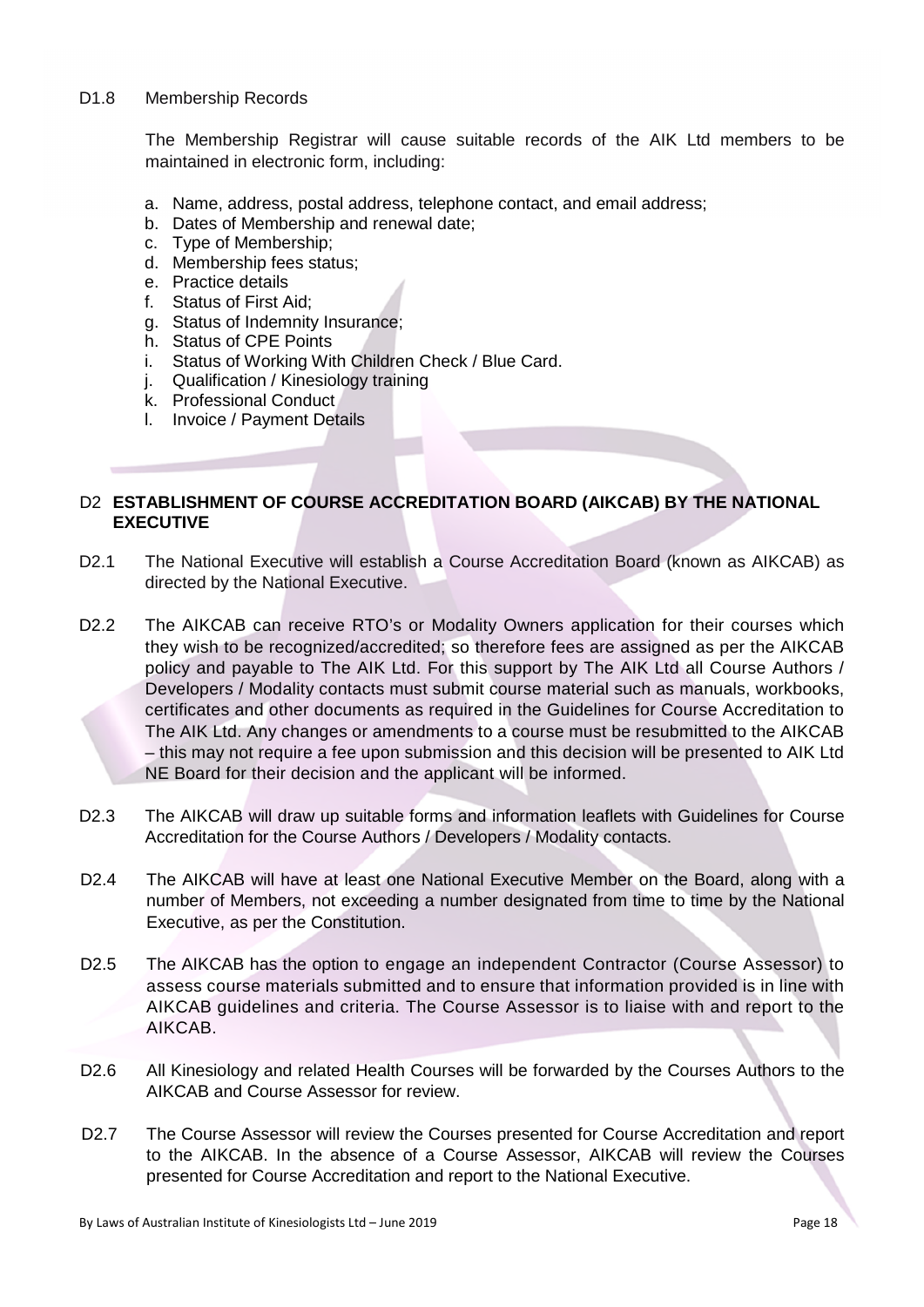- D2.8 The Course Assessor (in the absence of a Course Assessor AIKCAB to carry out the task) will fully document all reasons for and against recommendations of Course Accreditation in their report to the National Executive.
- D2.9 The AIKCAB will advise Course Author/Developer/Modality contact the outcome of Course Accreditation Board's decision and provide a written report. If the Course is declined, the AIKCAB will continue to communicate with the Course Author / Developer / Modality contact person until all issues are resolved.
- D2.10 If the issue is not resolved, it is to be referred to the National Executive for consideration. A last resort is to seek legal counsel.
- D2.11 Instructor Register and Registered Training Organisations
	- a. It is recommended by the AIK Ltd that all Instructors of AIK Ltd accredited courses become Members of The AIK Ltd.
	- b. Registered Training Organisations must supply to The AIK Ltd electronically or via hard copy manuals of their Certificate and Diploma course material, copy of the Certificates and Diplomas for validation from 1 July 2009.
	- c. The AIK Ltd will accept Certificate IV accredited students as Registered Members on presentation of all required paperwork from 1 July 2009.
	- d. The AIK Ltd will accept Diploma accredited students as Registered Professional Members/Registered Specialist Professional Members on presentation of all required paperwork from 1 July 2009.

These Members will have full Membership rights with The AIK Ltd from 1 July 2009.

# D3 **GUIDELINES FOR COURSE ACCREDITATION BOARD INTERIM GUIDELINES FOR PRE-ACCREDITATION**

- D3.1 Core Course
	- a. A core Kinesiology course must utilize muscle testing/muscle response testing/muscle checking/muscle monitoring as an integral part of the course as per the manual. The list of courses is flexible and is updated by the AIKCAB.
	- b. The course shall relate to balancing Structural, Neurological, Emotional, Mental, Nutritional, Chemical, Educational, Spiritual, and Energy.

For KINESIOLOGY COURSES — refer to the AIK Ltd Fully Accredited Course List

## D3.2 Adjunct Course

- a. The adjunct Kinesiology course uses Kinesiology, as a complementary tool, in a system that can function without muscle testing/muscle response testing/muscle checking/muscle monitoring, but uses this tool to make the system more effective. The list of courses is flexible and is updated by the AIKCAB.
- b. The course shall relate to balancing Structural, Neurological, Emotional, Mental, Nutritional, Chemical, Educational, Spiritual, and Energy.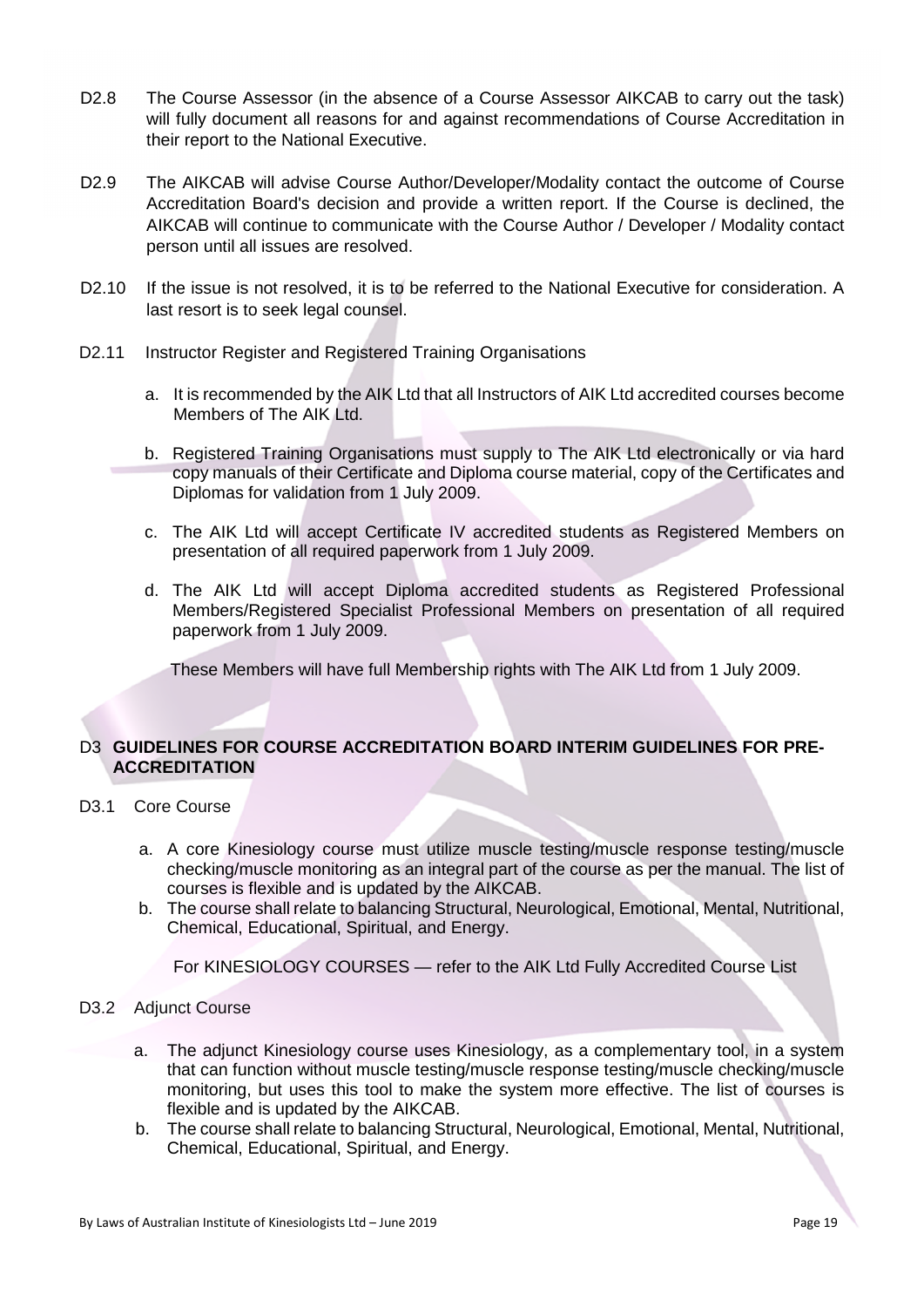#### D3.3 Accredited Course Hours

a. Core Kinesiology Courses

Upon receipt of application for AIK Ltd accreditation / recognition of course/s – each application will be reviewed and assigned to the appropriate membership level upon accreditation – the conclusion for this allotment is AIKCAB's decision only (recommendations can be made by the Course Assessor). This application must be completed as per AIKCAB Accreditation Application Form with supplying all necessary or requested documentation including course material or supportive evidence of course structure.

For Accreditation and recognition all pre-requisites for each course must be strictly adhered too. Courses must be taken with fully accredited and updated instructors/trainers/presenters recognized by the relevant school of kinesiology.

Resource: AIK Ltd Application for Accreditation/Recognition Form.

b. Repeat Hours of Core Kinesiology Course

Where a course is repeated, the repeat hours will be credited at 50% training hours towards accreditation, unless the Course Stream requires the course to be repeated. For example, with "Kinesiology Course" if the courses must be undertaken three times before proficiency is attempted. In this case, the total hours are recognised. After that time, 50% of training would be credited. This cannot be more than 20% or one fifth of training hours towards Certificate level or 50 hours of 250 hours total.

c. Adjunct Courses / Associated Health Courses

An Adjunct/Associated Health Course with supplied evidence of attainment may be recognized upon review by AIKCAB or AIK Ltd Registrar upon membership application with AIK Ltd.

## D4 **ESTABLISHMENT OF AIK LTD INVESTIGATION SUB COMMITTEE (ISC)**

D4.1 The AIK Ltd National Executive will follow the AIK Ltd Complaints Policy and Procedure and establish an AIK Ltd ISC upon receipt of a complaint.

# D5 **ESTABLISHMENT OF SPECIAL PROJECTS COMMITTEE**

- D5.1 The AIK Ltd National Executive may establish a Committee from time to time for special projects as the National Executives sees fit. This Committee may choose to have a Sub-Committee to assist them for this Special Project.
- D5.2 The AIK Ltd National Executive will instruct a Committee to establish a Passbook for registration of all training hours, Conferences, and practice meetings.
- D5.3 All Committee Members will report to the AIK Ltd National Executive as requested by the National Executive, and the Committee will be guided by the directions of the National Executive.
- D5.4 The Committee will be disbanded by the AIK Ltd National Executive at a National Executive Meeting, when the project is completed.